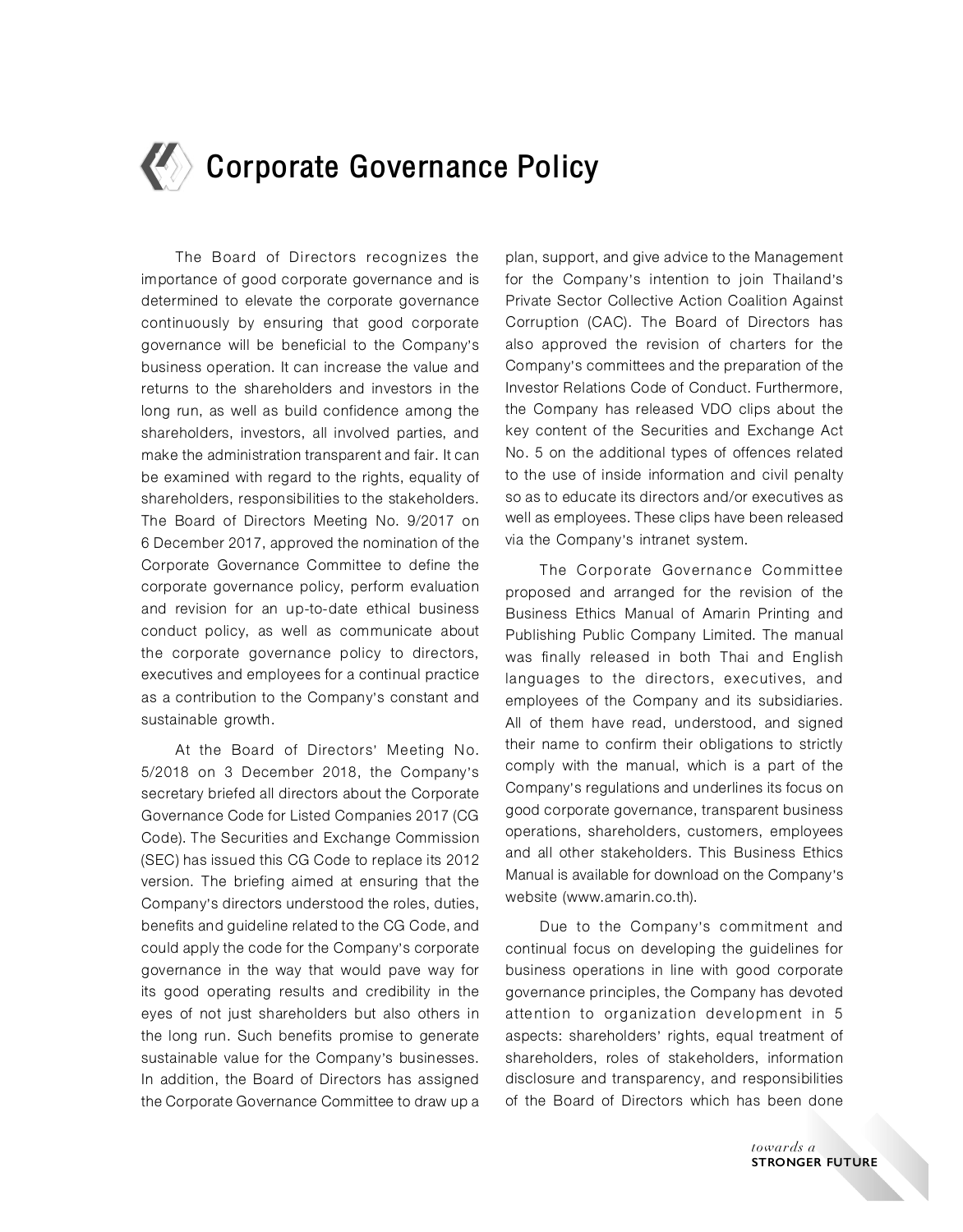through the management system and the corporate governance system. As a result, in 2021 the Company received the quality assessment of the Annual General Meeting of Shareholders by the Thai Investors Association which assessed the quality of the meeting organization from practices of a registered company before, during, and after the meeting. The Company has recognized the importance and has continuously improved the quality of the Annual General Meeting of Shareholders organization. As a result, the Company received full 100 scores for the organization of the 2021 Annual General Meeting of Shareholders.

In 2021, the Company complied with the Corporate Governance Code for listed company as regulated by the Securities and Exchange Commission in 5 sections as follows:

# Section 1 Rights of Shareholders

The Company's Board of Directors is aware of and pays respect to the ownership right of the shareholders without any action violating or degrading the shareholders' rights. The shareholders are treated equitably and taken care of their interests fairly, as well as being supported and encouraged whether they are domestic or foreign shareholders, major or minor shareholders or institutional shareholders to exercise their rights; both the basic rights and other non-basic rights of the shareholders in order to determine the direction of operation and decide on matters having significant impact on the Company as follows:

#### 1.1 Basic rights:

The basic rights include the right in trading or transferring the shares, the right to have parts in the share of profits in the form of dividends equally, the right in knowing the information of business adequately, timely, and equally, the right in attending the shareholders' meeting and voting, the right in electing an individual director and defining the director's remuneration, the right in appointing the auditor and determining the

auditor's remuneration and the right in convening another person to attend the meeting and vote on their behalf.

#### 1.2 Rights to know important information:

The shareholders have the right to receive information equally. The Company disseminates the information both in Thai and in English via the channels of the SET and the Company's website to provide the shareholders more channels to access the Company's additional information, such as the operational performance, information on related transactions, changes of capital structure and controlling power and the major asset trading of the Company, along with other information necessary for the decision making of the shareholders.

#### 1.3 Rights in the shareholders' meeting:

The Company's Board of Directors encourages holding the Annual General Meeting by considering the rights and equality of the shareholders in attendance according to the law and good corporate governance. The Annual General Meeting is scheduled to be held once a year within 4 months after the end of the accounting period (the Company's accounting year ends on 31 December each year). In case of urgency having to propose the special agenda, which affects the interests of shareholders or related to the conditions or statutes, the applicable law requires the approval from the shareholders in an urgent way; the Company will arrange the extraordinary shareholders' meeting on a case-by-case basis.

In 2021, the Company held its general shareholders' meeting on Tuesday 27 April 2021 at Convention Hall, the Executive Building, Chaiyaphruk Road, Taling Chan Subdistrict, Taling Chan District, Bangkok 10170. The meeting, which started from 2pm, attracted 32 shareholders and/ or their proxies who altogether had held 83.22 percent of the Company's shares. All 12 directors of the Company attended the meeting. The chairperson of the Company, the chairman of the Audit Committee, the chairman of the Nomination and Remuneration Committee, the Chairman of the Sustainability and Risk Management Committee, the chairman of the Executive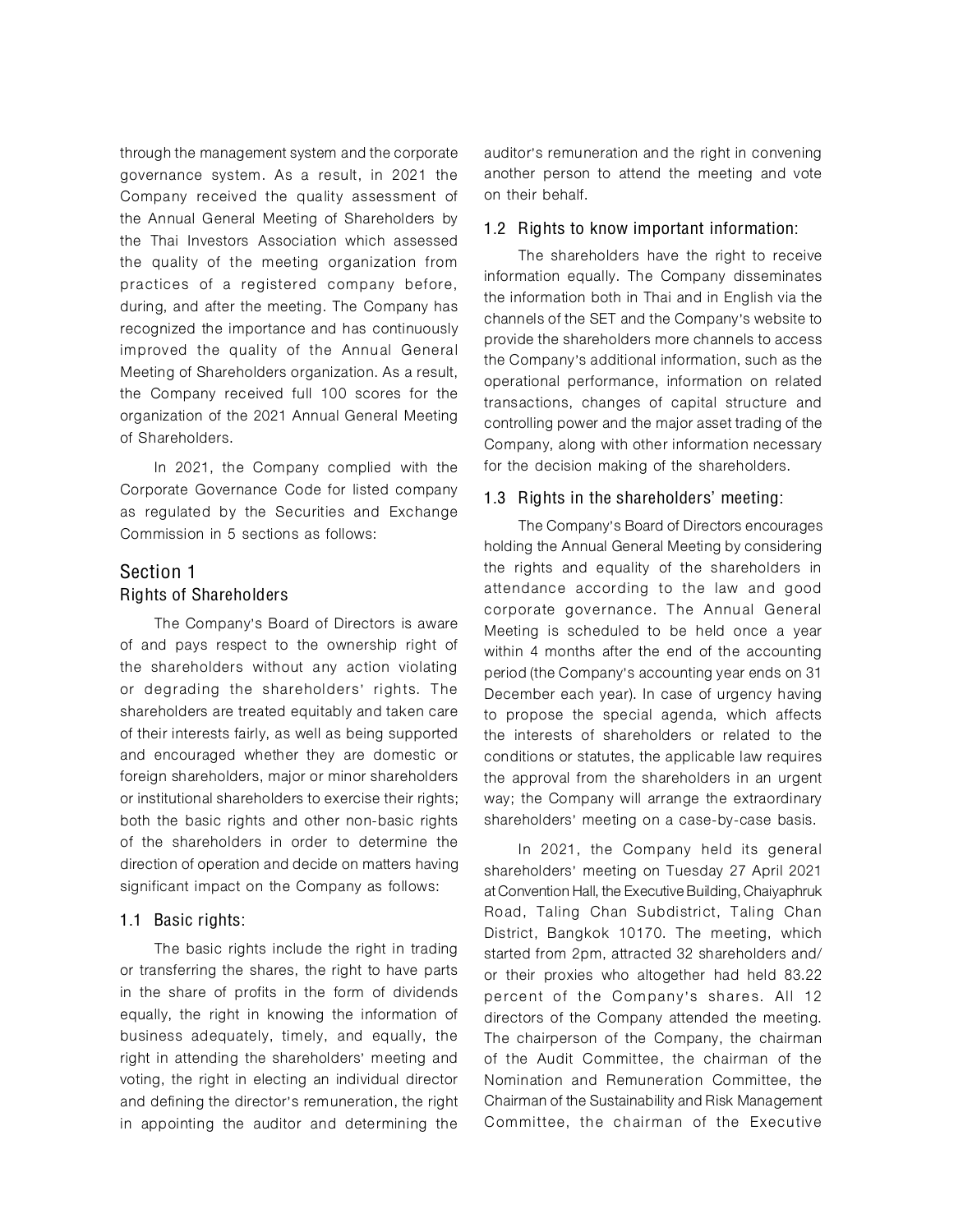Committee, the chief executive officer, the chief financial officer, the auditor, and the secretary of the Company were also in attendance. As the meeting was held during COVID-19 outbreak, the chair of the meeting allowed participation over Zoom program too. Meeting agendas were as follows:

- 1) Prior to the Shareholders' Meeting Date
- The Company gave the rights to the minor shareholders to propose the agenda of the shareholders' meeting and nominate the persons knowledgeable and qualified to be the directors in advance from December 3, 2020, to February 3, 2021, including giving the right to the shareholders to submit questions regarding the meeting agenda to the company secretary prior to the meeting date. The criteria and methods for proposing the agenda of the shareholders' meeting were published and the candidates were nominated to be elected as the directors on the Company's website. The shareholders would be informed through the news system of the SET. Nevertheless, at that time none of the shareholder proposed the agenda or nominated the persons knowledgeable and qualified to be the directors to the Company.
- The Company prepared the invitation letter for the Annual General Meeting of Shareholders in both Thai and English and also published the invitation letter and all information (Including Annual Reports) on the Company's website from March 26, 2021, more than 21 days prior to the meeting date. The meeting invitation letters were sent to the shareholders 21 days prior to the meeting date so that the shareholders received the documents prior to the meeting date and had sufficient time to study the information before the meeting.
- In the invitation letter, the Company clarified the facts, reasons, and comments

of the Board of Directors for the consideration of the shareholders completely and sufficiently. The Agenda of the General Shareholders' Meeting consisted of:

- 1) Agenda of the appointment of directors: The information of the nominees was provided; name and surname, age, nationality, type of director, position in the Company, date month and year of the first appointment, number of years being the director, education, training/ seminar on the director program, proportion of shareholding in the Company, illegal act record, family relationship to the executives, experiences over the past 5 years, attendance in the last year and prohibited attributes.
- 2) Agenda of consideration on the director's remuneration: The information was provided about the policies, criteria, and procedures for determining the directors' remuneration, amount, forms of remuneration classified by position and responsibilities of the directors.
- 3) Agenda of the appointment of auditor: The information was provided about the name of the auditors and the auditing agency, experiences, competence of the auditor, years of serving as auditors of the Company with the presentation of audit fees separately from other service fees.
- 4) Agenda on dividend payout: Information on dividend payout policy, the amount of cash dividend to be approved, a comparison to the amount paid in the previous year and, if any, reasons for omitted dividend are given.
- No document with important information was suddenly distributed in the shareholders' meeting nor was any agenda added or changed in the significant information without prior notice to the shareholders.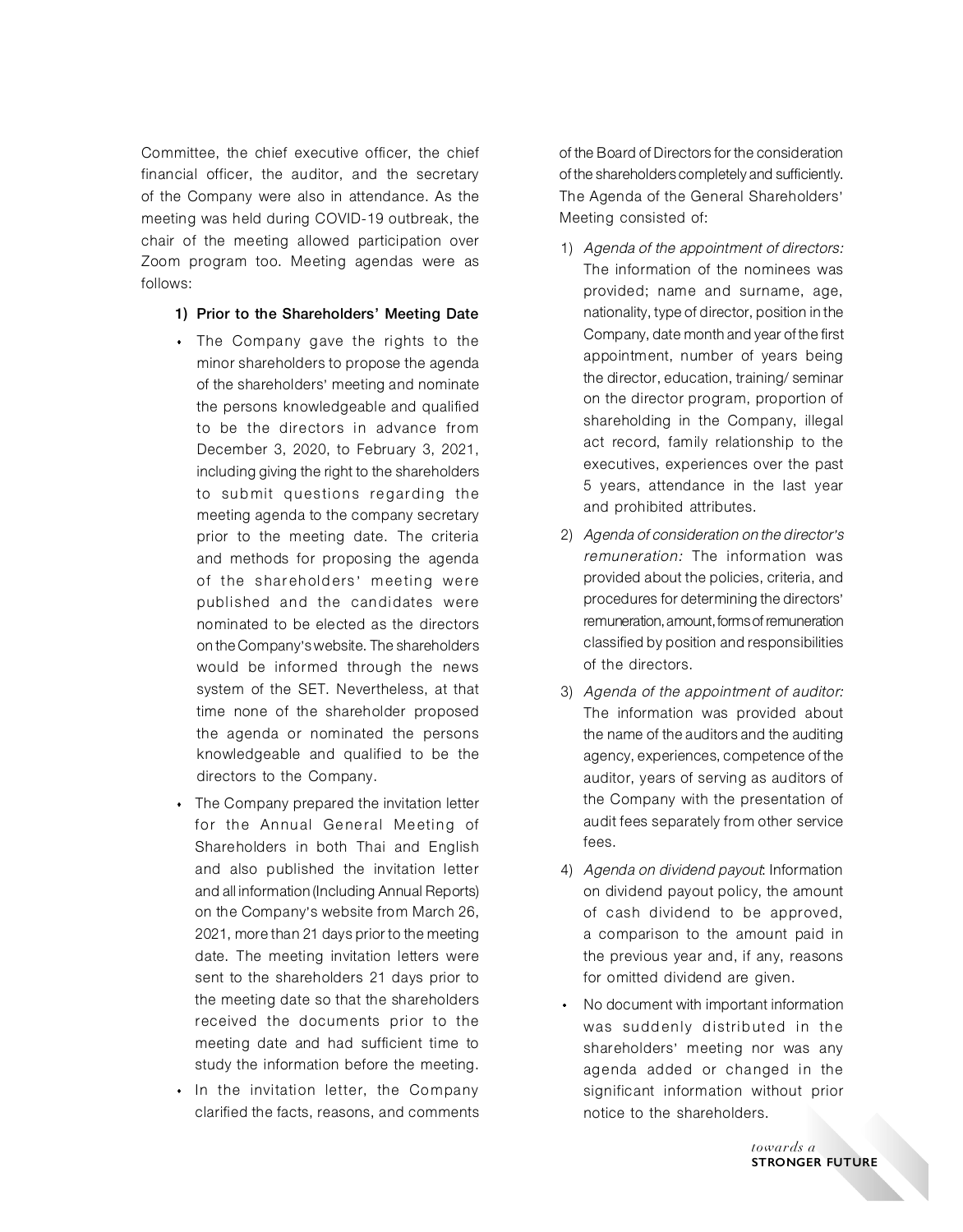- Facilitate the shareholders who could not attend the meeting in person by sending the Proxy Form B. in which the shareholders could determine the direction of voting along with the details on how to grant a proxy at the shareholders' meeting together with the invitation letters. The Proxy Forms A., B., and C. were available for downloading from the Company's website. Moreover, there were also the name list and profiles of the independent directors for the shareholders to choose to be their proxies as well.
- For facilitating the institutional investors in attending the meeting, the Company contacted the institutional investors to coordinate in preparing the proxy form prior to the meeting date for the convenience in the registration of shareholders to attend the meeting.

#### 2) On the Shareholders' Meeting Date

- The Company defined the procedures for the meeting lawfully considering the convenience, rights, and equitable treatment to shareholders. The shareholders were allowed to register with the barcode system at least 2 hours prior to the meeting and could continue to register until the meeting was completed. The Company provided adequate personnel for the registration of meeting. The revenue stamps were also provided to shareholders who appointed the proxies or independent directors to attend the meeting on their behalf. The voting cards were distributed to all shareholders for voting.
- For transparent vote counting at the meeting, the Company invited Mr. Neramit Trongpromsuk and Ms. Natcha Srisupornvichai, legal advisors from DN36 Company Limited, to join the process. Also, the Company

 asked for three volunteers from the meeting to review vote counting for meeting resolutions. However, no shareholders volunteered. Ms. Natcha Srisupornvichai, a legal advisor from DN36 Company Limited, thus served as the vote-count witness.

- The Chairperson presided over the meeting and assigned Mr. Chantachat Dhanesnitaya, the Company Secretary to organize the meeting. The Company Secretary introduced the Board of Directors, the Chairperson of all sub-committees, the Executive Board, and the Company's internal auditors to the meeting and explained to the shareholders the voting procedure for each agenda that required consensus in accordance to the law and the Company's regulations. In case of late attendance during the meeting, the Company shall assign the late attendant the right to vote on the remaining agendas and this shall constitute a quorum.
- During the meeting, the Chairperson assigned Mr. Chanwit Chanthalertwittaya to conduct the meeting by addressing the agendas as designated in the invitation letter to the meeting. There shall be no addition of agendas or amendment of important information without prior notice. All shareholders were given an opportunity and a full equal right to make inquiry, express opinion, and give suggestions for all agendas.
- Voting and vote counting: The Company acted in accordance with the Company's regulations that allow 1 share per 1 vote. In the 2021 shareholder meeting, there were 2 voting categories as follows:
- 1) Agendas that required an approval by the voting majority included Agenda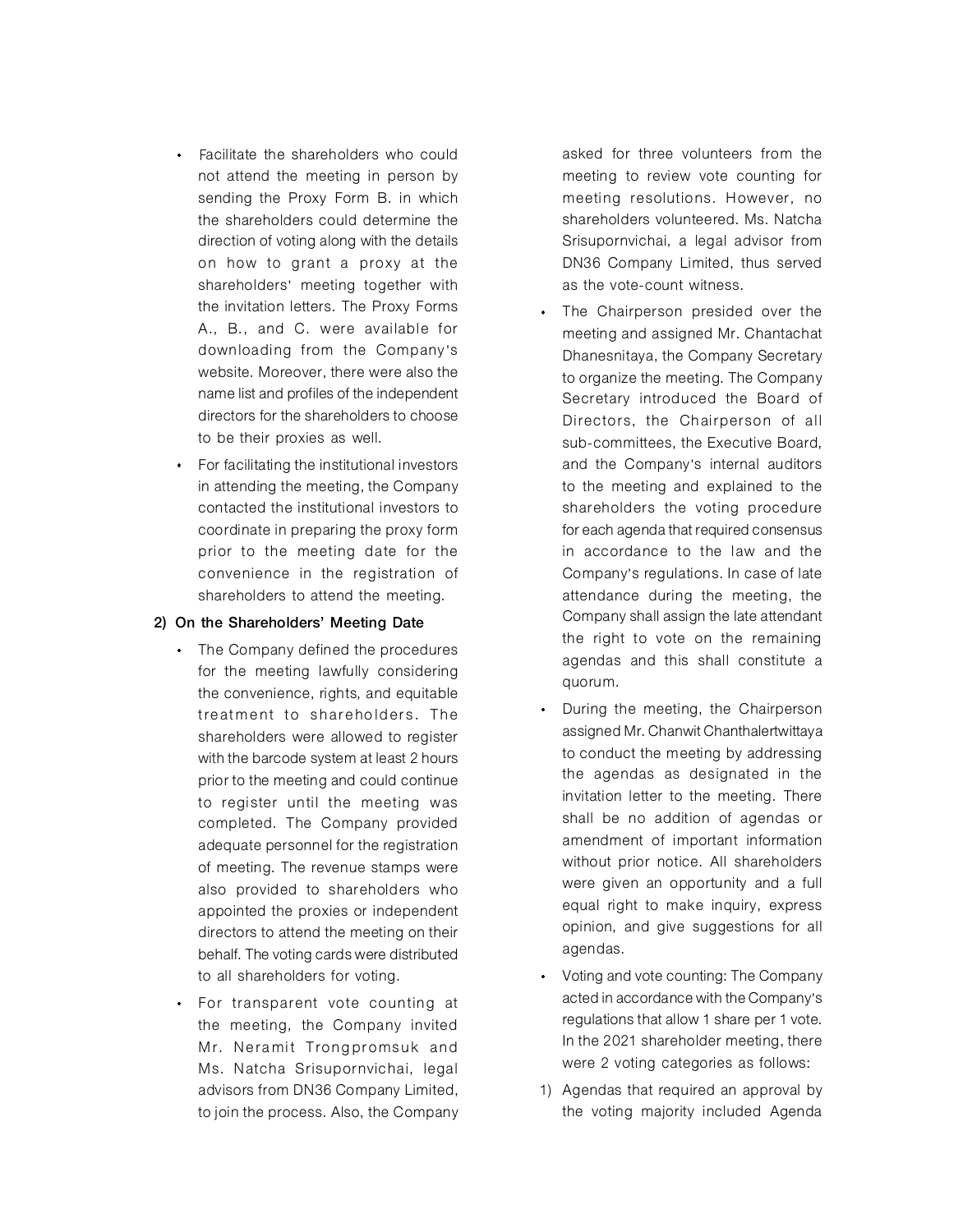no. 1, 3, 4, 5, and 6. The vote result was calculated by counting only the votes from those who voted in favor and against and not including those who abstained their vote.

2) Agendas that required more than 2/3 of all votes cast by shareholders who were present and eligible to vote included Agenda no. 7. The Company would count the vote from all shareholders who were present at the meeting including those who voted in favor, against, as well as those who abstained their vote.

Except Agenda 2, which was not subject to a vote because it was presented just for the meeting to acknowledge the Company's operating results.

• Prior to a vote on each agenda, the chair of the meeting offered participants opportunities to reasonably ask questions and express opinions related to the agenda. Shareholders or their proxies, however, were required to declare their first name and last name too because such information would be recorded in meeting minutes.

#### 3) After the Shareholders' Meeting

- The Company disclosed the resolutions of the Annual General Meeting of Shareholders together with the voting results for each agenda which were divided into the votes of disapproval and abstention both in Thai and in English via the news system of the SET.
- The Company compiled the minutes of the shareholders' meeting that contained all key information and the summary of votes on each agenda. Shown in the summary were the number of approval votes, disapproval votes, and abstentions, along with important discussion points and explanations. These meeting minutes

 were submitted to the Stock Exchange of Thailand, the Office of Securities and Exchange Commission, and relevant government agencies on 11 May 2021 or within 14 days since the shareholders' meeting was held. They have also been released in both Thai and English on the Company's website so that shareholders can get or review information without the need to wait till their next meeting.

# Section 2:

## Equal Treatment to Shareholders

The Board of Directors was aware of the duties in taking care of the interests of all shareholders, whether they are major, minor, individual shareholders or institutional investors, Thai or foreign shareholders, to receive fair and equitable rights and fair treatment for the maximum benefits of the shareholders as follows:

## 2.1 Protection of Rights of Minor Shareholders

- 1) Allowed the minor shareholders to propose agendas and nominate the persons to be elected as directors prior to the Annual General Meeting of Shareholders for the fiscal year 2021 from December 3, 2020, to February 3, 2021. The Company disseminated the criteria and methods on the Company's website, as well as notifying the shareholders via the news system of the SET. At that time, no shareholder proposed the agenda or nominated the persons knowledgeable and qualified to be the directors to the Company in advance.
- 2) In determining the rights to vote at the meeting, it would be based on the number of shares held by the shareholders. One share is equal to one vote and no share had the privilege to limit the rights of other shareholders.
- 3) In case the shareholders are inconvenient to attend the meeting in person, they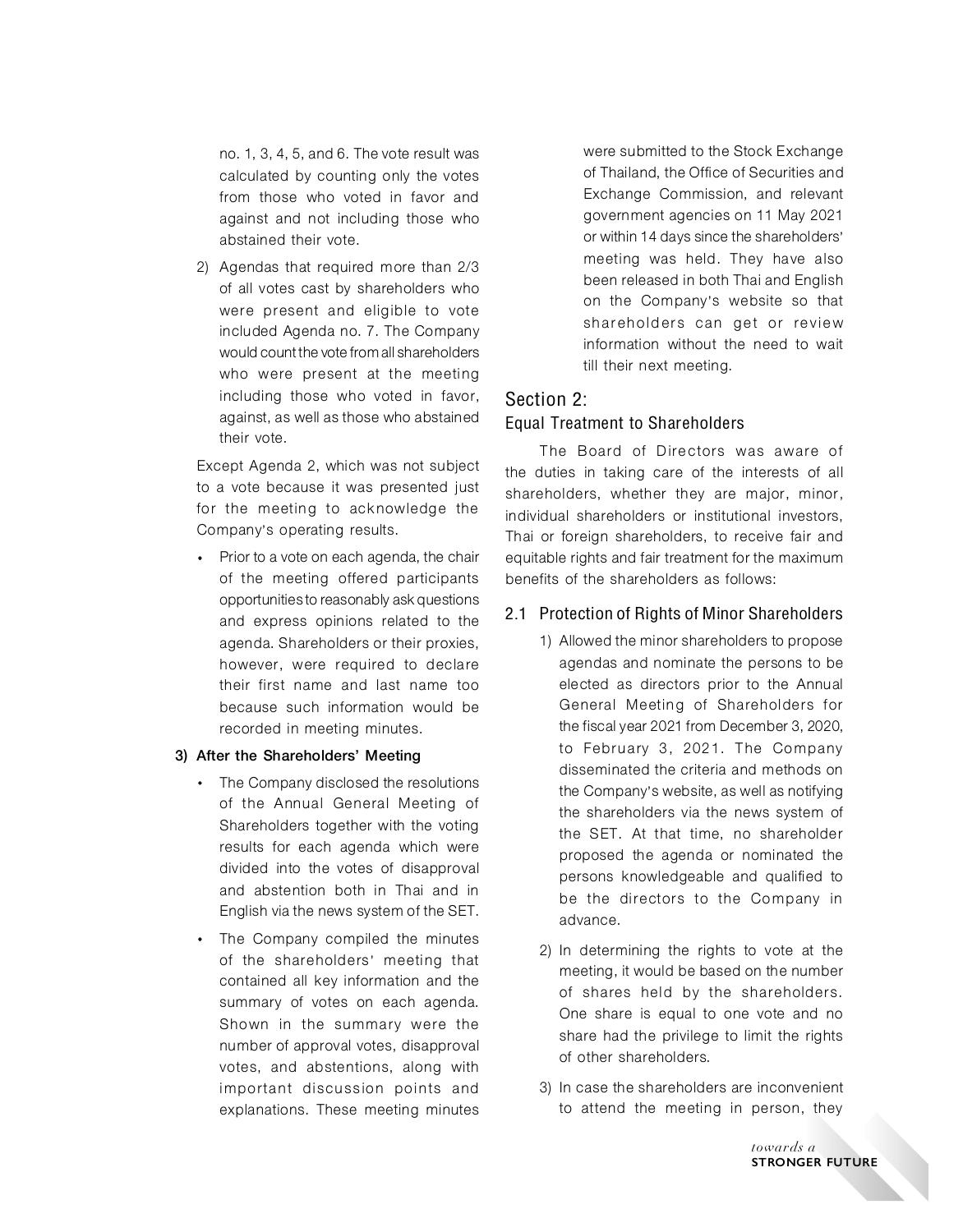could appoint the independent directors of the Company or another person to attend the meeting to represent their rights. The Company had notified the details of documents and evidences required for giving the proxy clearly which were sent together with the power of attorney forms.

4) The Company used a Barcode system to count votes on each meeting agenda and showed vote results on the meeting room's screen. Shareholders were provided with ballots for all agendas. In the counting process, ballots of disapprovals and abstentions were collected first except in Agenda No. 6 that determined the re-election of directors who have completed their tenure. All ballots for Agenda No. 6 were to be returned. Shareholders who voted for the re-election, however, were asked to return their ballots later at the end of the meeting.

#### 2.2 Prevention of Misuse of Internal Information

The Company has implemented measures to prevent internal information misuse by defining internal information usage policy in the Company's Code of Ethics and Business Conduct handbook. Directors, executives and employees, as well as those who have access to or are in possession of such internal information shall be responsible for the strict protection of the Company's confidential information, especially internal information that has yet been released to the public or the information that may impact business operation or AMARIN share price, or have an impact on stock exchange rate. It is prohibited to use an opportunity or insider information as directors, executives or employees of the Company for their own benefit in stock trading, as well as providing internal information or disclosing any confidential information to an external party, especially business competitors. An access to the Company's confidential information will be restricted only to related directors and executives. In 2021, committee, executives and employees strictly complied with the aforementioned policy. There was no evidence of the Company's directors and executives engaging in stock trading by using internal information.

## 2.3 The Company's Securities Trading

The Company has implemented measures to oversee the Company's securities trading as defined in the Code of Ethics and Business Conduct handbook banning the Company's directors and executives (according to the Securities and Exchange Commission's definition) including their spouse and underage children, as well as the Company's employees or those who have access or are in possession of internal information to engage in securities trading for a period of one month before an annual release of the financial statements and five days after the public have been informed of the information. Every 3 months the Company shall notify the committee and the executives about the securities blackout periods. If any committees or executives wish to trade AMARIN, they shall inform the board of committee or designated personnel who are in charge of securities trading at least 1 day before the trading occurs. The Board of Directors has assigned the company secretary to submit a summary report of changes in securities holding of directors and executives to the Board of Directors' meeting every quarter. In 2021, the directors and executives strictly complied with the policy and there was no securities trading during the blackout periods.

#### 2.4 Conflicts of Interest Policy

The Company, in recognition of the importance of conflict of interest policy as it has an effect on the business, has defined the rules of conduct for directors, executives and employees as follows:

1) Directors, executives, and employees shall avoid conflicts between their personal interest and the Company's when dealing business with partners and any other persons. If it is necessary to perform any operations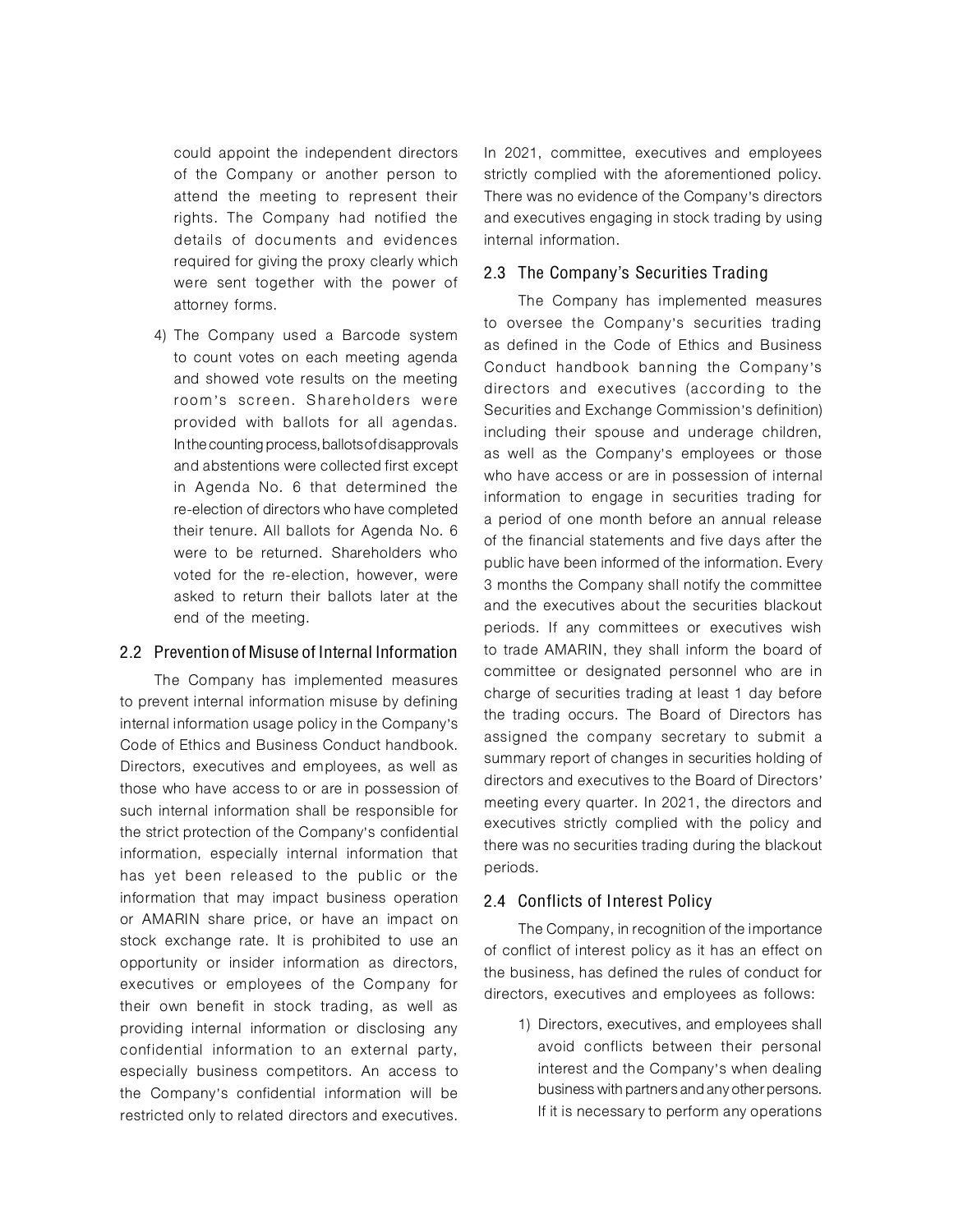that may cause conflicts of interest, directors, executives and employees shall consider the utmost benefit of theCompany.

- 2) Directors, executives and employees who take part in external activities or hold an external position such as directors, executives, consultants, agents or employees in another organization. Such activity shall not cause a direct or indirect conflict of interest with the Company.
- 3) In case any executive or employee is employed as a committee, partner or consultant in any other company, organization or business association, such employment shall not affect their assigned duty and shall be first approved by the Group CEO. Directors engaging in such action shall firstly seek an approval from the Board of Directors' meeting.
- 4) Avoid connected transactions. In case of any transaction regarded as connected transactions as announced by the Stock Exchange of Thailand and/or the Securities and Exchange Commission, the Company shall strictly comply with regulations, guidelines, and disclosure of information regarding connected transactions of listed company.
- 5) In case any executives and employees or their family members engage in or become a stockholder in any business that may bring personal gains or cause a business conflict with the Company, they shall notify the Group Chief Executive Officer in writing. In case any committee members or family members engage in such conduct, they shall inform the Chairperson in writing.

# Section 3:

## The Roles of Stakeholders

The Board of Directors has paid recognition to the rights of all stakeholders and has defined clear

principles in regards to the roles of stakeholders in the Code of Ethics and Business Conduct Handbook to be distributed to directors, executives and employees to use as a guideline in dealing with the stakeholders to ensure that all parties are fairly and equally treated.

## 3.1 Policies and guidelines in relation to shareholders

The Company has been aware of all shareholders' rights and equality and has committed to an efficient business conduct within its fullest capacity to ensure that all shareholders receive appropriate and sustainable gains. The Company has defined the code of conduct as follows:

- 1) The Company respects the rights and equality among the shareholders by ensuring that they shall be informed of the Company's news and information that may affect their decision. The information revealed may include operation results, financial statements and other types of information as regulated by the Stock Exchange of Thailand and the Securities and Exchange Commission.
- 2) The Company shall equally and frequently submit an accurate report on the current status and the future trends to the shareholders.
- 3) The Company has recognized the rights and equality of all shareholders during the shareholders meeting in compliance with the announcements, orders and regulations announced by the Stock Exchange of Thailand and the Securities and Exchange Commission.
- 4) The Company shall perform duty and conduct business with integrity and shall make careful decisions by maintaining fairness among shareholders.
- 5) Directors, executives and employees or other related persons shall not use insider information which has not been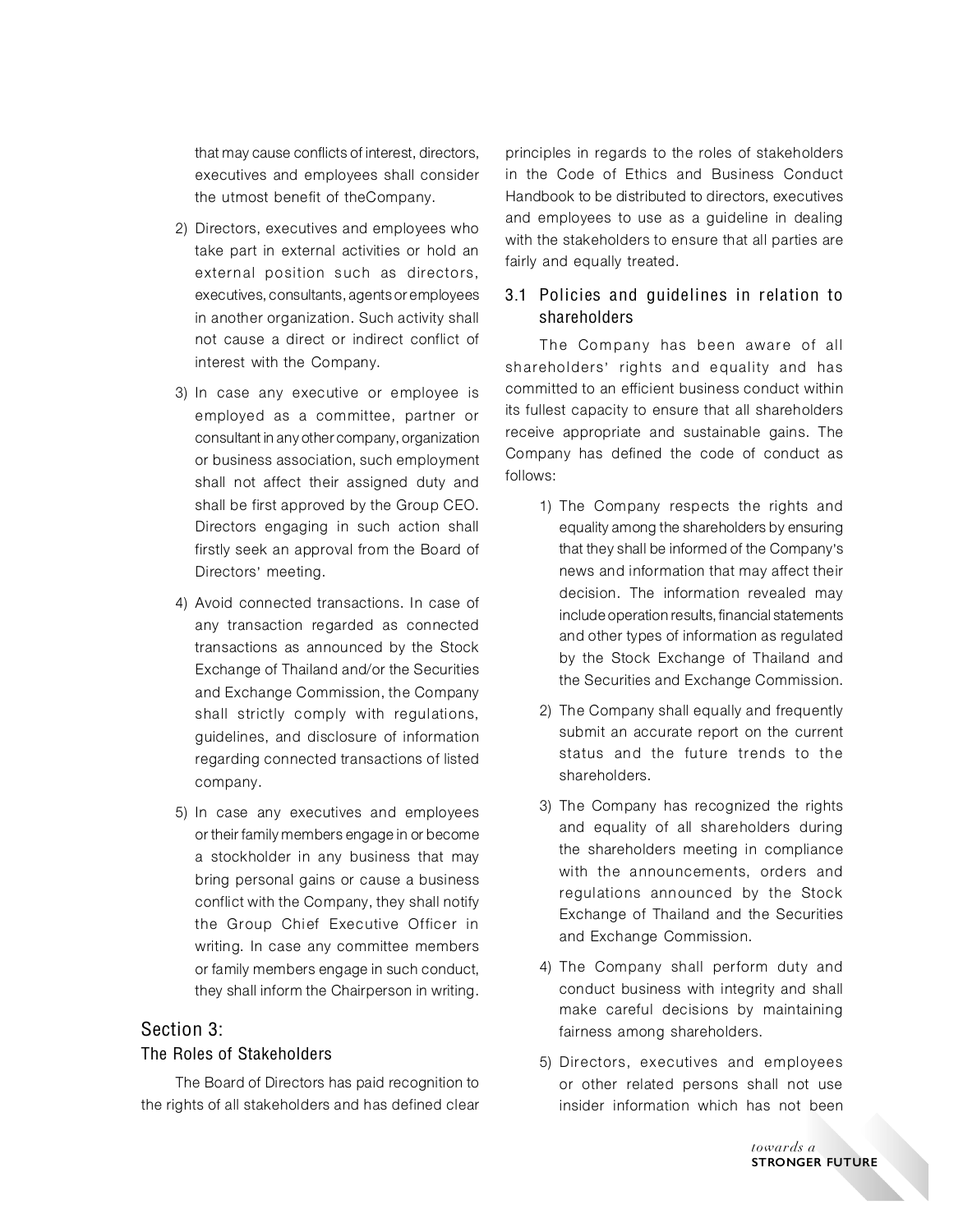released to the public for their personal gains that may cause conflict of interest with the Company.

# 3.2 Policies and guidelines in relation to employees

The Company respects and follows the laws, rules and regulations and orders of related government agencies, as well as the Company's rules and regulations which have been defined as policies as follows:

- 1) Directors, executives and employees shall comply with the laws, regulations and orders, as well as respect local customs and traditions that are related to the Company's business.
- 2) Directors, executives and employees shall strictly follow the law and the Company's regulations.
- 3) Directors, executives and employees shall comply with the regulations of the Securities and Exchange Commission and the Stock Exchange of Thailand or other related government agencies.
- 4) Directors, executives and employees shall perform their duty with integrity for the Company's legitimate interest. They shall abstain from assisting, supporting or encouraging avoidance of legal compliance.
- 5) Directors, executives and employees shall cooperate with related governing agencies and report information on violations of laws and regulations to the agencies.

#### 3.3 Policies and guidelines in relation to customers

The Company aims to build up confidence and the highest level of satisfaction among customers who are considered one of the main factors that bring the Company towards the set goals. The Company has thus defined the codes of conduct as follows:

> 1) The Company recognizes the importance of its customers and aims to build trust and the highest level of satisfaction among

them by providing the quality of reasonably priced service and pieces of work in order to form a good and sustainable relationship with the customers.

- 2) The Company shall provide a satisfactory service system that treats everyone equally without discrimination.
- 3) Executives and employees shall provide a complaint system to facilitate customers who may want to file a complaint about the Company's service or business operations. The complaints shall be processed in a quick and responsive manner.

## 3.4 Policies and guidelines in relation to business partners and/or debtors

The Company's Board of Directors has policies and guidelines to treat business partners in a transparent, equal and fair manner. Also, the Company has strictly adhered to agreements it has made with others with the biggest emphasis on the Company's best interests and fair remuneration for all parties to agreements. The guidelines governing the Company's treatment of its business partners are as follows:

> 1) The Company reviews and prepares clear and fair service/product procurement rules/process. Business partners are selected through a transparent and well-established system based on the Company's procurement regulations and procedures. Considered as business partners are those with credible profile, good business operations, solid financial position, experiences, expertise, and reputation. The Company's business partners must have been well recognized among entrepreneurs in the same business or industry. Also, they must have no record of being blacklisted on grounds of corruption or work abandonment either within the public sector or the private sector. In addition, the Company's business partners must deliver satisfactory products/services with consistency in regards to quality, prices, service and delivery.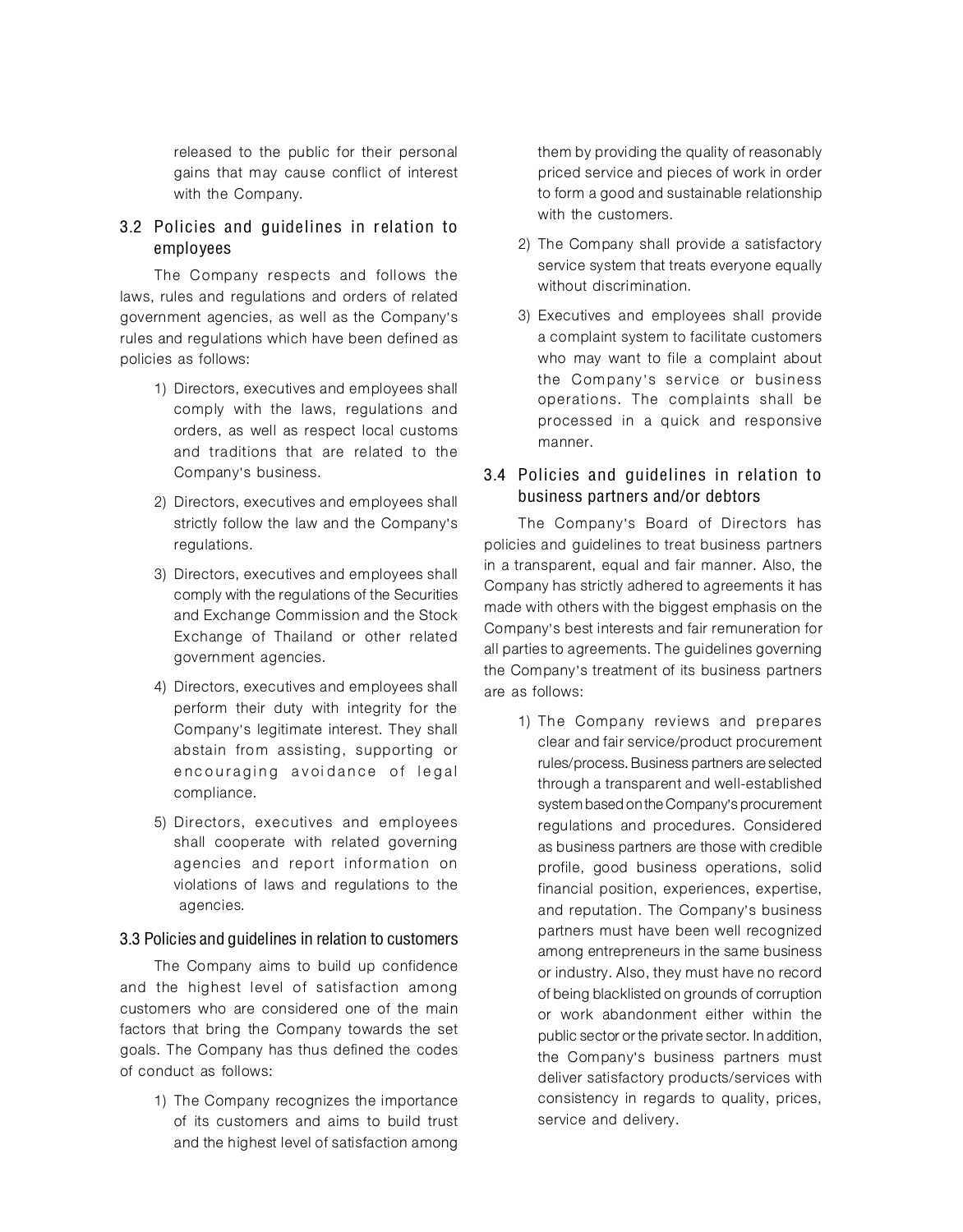- 2) The Company considers a reasonable and fair price in relation to product/service quality. Also, it prepares agreements that are appropriate for both sides and strictly complies with those agreements for the purpose of preventing corruption/ misconduct in procurement process.
- 3) The Company strictly honors agreements and trade criteria agreed upon. In an event that the Company finds it impossible to do so, it shall immediately notify its business partners to explore solutions together.
- 4) The Company pays business partners correctly and on time.
- 5) The Company shall not demand any gift, asset, sponsorship or any form of benefits from business partners, either directly or indirectly.
- 6) The Company shall refrain from buying products/services that business partners have produced through violations of human rights or intellectual property rights.
- 7) The Company shall not disclose business partners' information to others except when business partners have agreed to the disclosure or when the disclosure is required for an explanation or legal proceeding.
- 8) The Company shall not conduct any transaction with business partners that have flouted laws, public order and morality.
- 9) The Company shall listen to the opinions, complaints, and recommendations of business partners and relevant parties for use in work-efficiency improvement.

## 3.5 Policies and guidelines in relation to business competitors

The Company has implemented policies concerning business competition and competitors that strictly comply with the related laws and regulations and has defined the code of conduct as follows:

- 1) Act in compliance with the laws and good moral principles.
- 2) Do not defame competitors or acquire competitors' confidential information for the benefit of the Company via unlawful or inappropriate means.
- 3) Executives and employees shall abstain from taking any action that may infringe intellectual property of others or competitors.
- 4) The Company shall provide accurate and factual information about the quality and nature of service and goods in press conferences or public relations advertising.
- 5) Do not engage in any contract or agreement that may unreasonably diminish or eliminate business competition.

## 3.6 Policies and guidelines in relation to society, community development and environment

The Company has devoted attention to society, community and environment and has committed to business operations that are beneficial towards the society, community and environment as well as instilling in every employee an idea of good citizenship by contributing to the society, community and environment. The Company has thus defined the code of conduct as follows:

- 1) Directors, executives and employees shall behave as a good citizen by strictly following the laws and/or the regulations issued by related governing agencies and continually cooperating with the government.
- 2) Directors, executives and employees shall support and create a good society in relation to an improvement of the quality of life, energy saving, and environmental conservation for the prosperous progress of the whole society.
- 3) Directors, executives and employees shall prevent the Company's business operations from causing damage to the quality of life in the community, society and environment.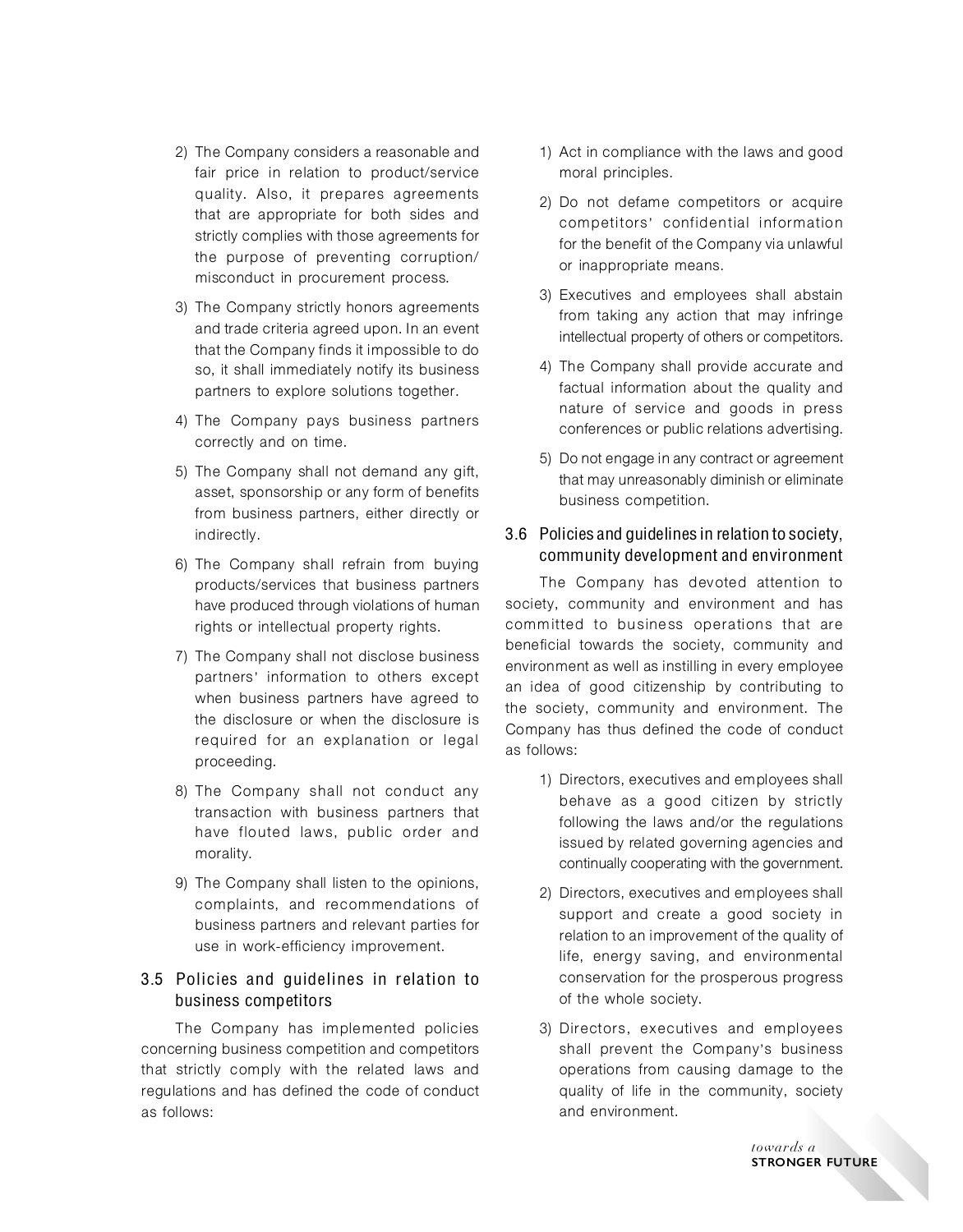4) Directors, executives and employees shall continually and committedly build social responsibility consciousness among employees at every level.

In 2021, Amarin directors, executives and employees organized several activities and projects to develop the community and give back to the society. Details of the project can be found under the article on "Corporate Social Responsibility".

Recognizing the importance of the environment and energy, the Company has inculcated green mind and energy efficiency concept in its employees both directly and indirectly. Training on environmental management and energy usage has been provided. In 2021, the Company conducted such training for both its executives and staff. For example, safe chemical handling training had been conducted every month for new employees. Also, basic training on chemicals and response to chemical leaks were given to employees working in packaging production/print production as well as factory engineers. At the executive level, safetyofficer training was conducted. In all, a total of 323 employees had received training in 2021.

#### 3.7 Promotion of Effective Utilization of Resources

The Board of Directors has also recognized the value of resources thus encouraging an efficient use of such resources as part of the Company's business operations. Throughout its past operations, the Company has continuously provided trainings and campaigns to create energy-saving awareness and guidelines for an efficient use of resources including electricity, water, paper and other non-recyclable resources.

# 3.8 Policies and guidelines in relation to infringement of human rights

The Board of Directors has recognized the importance and held as a principle policy in conducting the business towards sustainability by respecting human rights and dignity of all employees. This serves as a foundation for quality and valuable business operations.

## 3.9 Policy and guidelines in relation to intellectual property infringement

The Board of Directors has recognized the importance of encouraging a strict practice in accordance with rights in property, intellectual property, copyrights, licenses and moral rights by defining the guidelines as follows:

- 1) Encourage executives and employees to use the Company's resources and properties efficiently to boost competitiveness and customer service quality. The Company also encourages the use of copyrighted products and services and opposes the use of any product or any action that may infringe intellectual property.
- 2) Illegal software usage is considered an infringement of intellectual property and a serious crime. The Company has recognized the importance of data security protection against viral attacks or intruders as well as information leakage. The Company has installed a protection system such as Firewalls to control an access to data and computers. Anti-virus programs have been installed on all PC throughout the network and there is a clear segmentation between the network systems. The Company also has a data backup and recovery system and a Disaster Recovery Plan (DRP) as well as an emergency drill every year.

## Section 4:

## Information Disclosure and Transparency

The Board of Directors has recognized the importance of complete and accurate disclosure of data and information including financial statements and other important general information about the business and the operation results. The disclose information should be sufficiently, frequently, timely and equally distributed among investors and stakeholders to ensure that they receive reliable and sufficient information for their decision making. The disclosed information includes the following: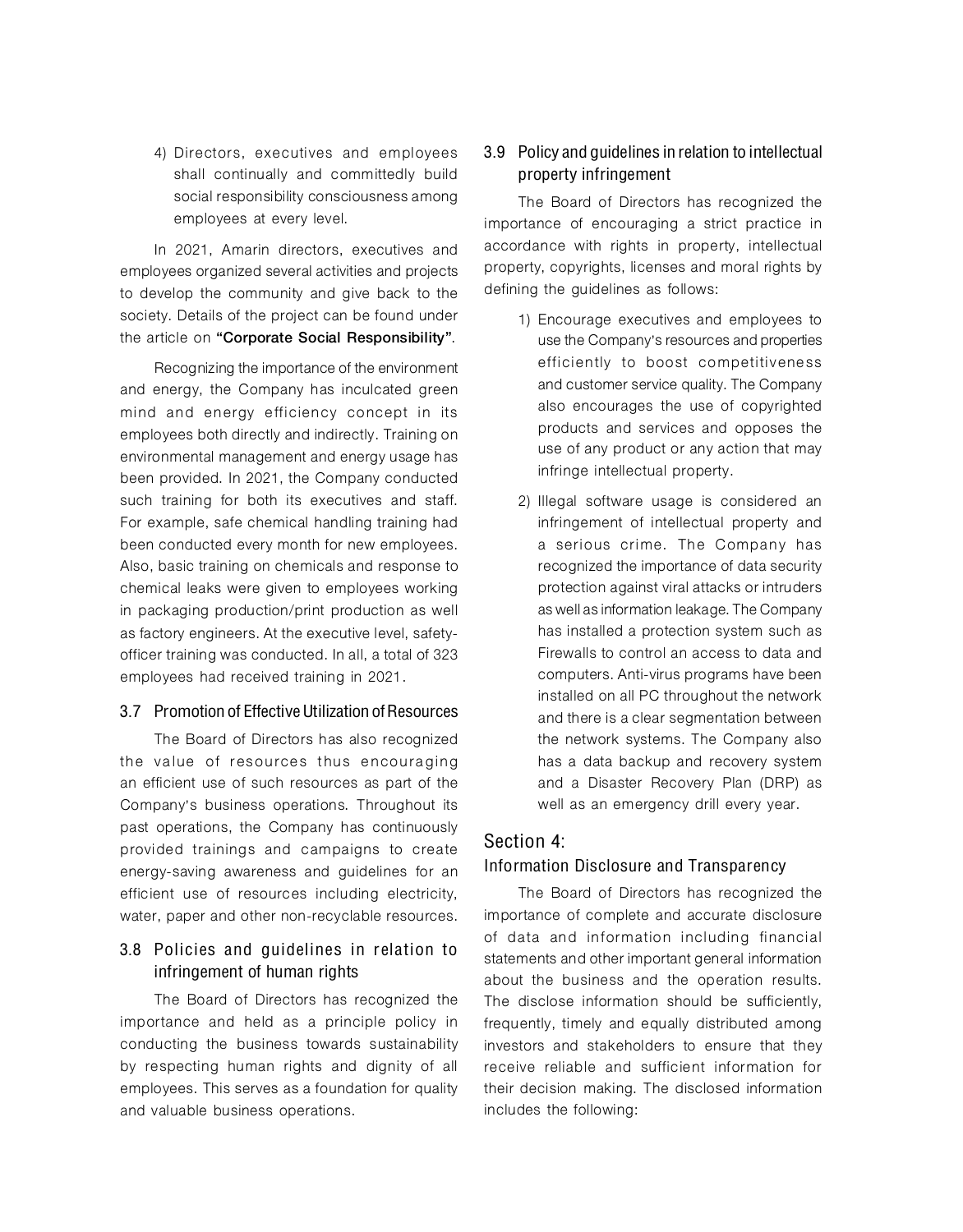#### 4.1 Corporate Governance Policy:

The Company has prepared and disclosed information including the corporate governance policy, the Code of Ethics and Business Conduct Handbook, the code of ethics in investor relations, the Company's regulations, memorandum, charters of the Company's subcommittees, details of the Company secretary and accounting and financial executives as well as the Deputy Executive Director of the Accounting and Finance Department on the Company's website.

#### 4.2 Social and Environment Care Policy:

The Company has defined the mission and policy governing the business's social and environment responsibility. The detail of this policy can be found under the article on "Corporate Social and Environment Responsibility".

#### 4.3 Risk Management Policy:

The Company has appointed the Sustainability and Risk Management Committee to oversee the Company's risk management system to ensure its efficiency and coverage as well as to define the risk management policy as found in details under the article on "Risk Factors".

#### 4.4 Shareholding structure data

reveals the list of the top 11 shareholders of the Company's shares each as of the closing date of shareholders' register book for the annual general meeting. The list is posted on the Company's website.

## 4.5 Accountability Report of the Board of Directors for Financial Statements

The Board of Directors, recognizing the importance of the preparation of financial statements with accuracy and reliability in compliance with accounting standards to support investors' decision, has prepared the accountability report of the Board of Directors for financial statements along with the Auditor's Report in form 56-1 One Report. In 2021, the Company's financial statements was accepted without conditions by the auditor and the Company had submitted the audited financial statements to the Stock Exchange of Thailand and the Office of the Securities and Exchange Commission on time and there was no correction required as in the article on "Accountability Report of the Board of Directors for Financial Statements".

# 4.6 Roles and duties of the Board of Directors and the Subcommittees:

The role and duties of the Board of Directors and the subcommittees, as well as the total number of meetings and the attendance of each director in the past year are disclosed under the article on "Management Structure" and "Corporate Governance" about the subcommittees.

## 4.7 Shareholding of the Directors and Executives:

The information about shareholding and any changes in the Company's securities directly or indirectly held by the directors and executives are disclosed in the Annual Registration Statement (Form 56-1 One Report). More details can be found in the article on "Management Structure" about the directors' and executives' shareholding.

#### 4.8 Remuneration of the Directors and Executives:

The remuneration payment policy including the methods, forms, amount and rates of payment is disclosed in the article on "Management **Structure**" about the remuneration for the directors, executives and the Group Chief Executive Officer.

## 4.9 Report of Interest Policy:

The Board's policy requires all directors and executives to notify the Company of their own or their related persons' interest within 3 months from the nomination date or from the date that the change occurs. The Company Secretary shall submit a copy of report of interest to the Chairperson and the Chairman of the Internal Auditor Committee within 7 days from the submission date of the report. In 2021, the directors and executives strictly complied with the policy.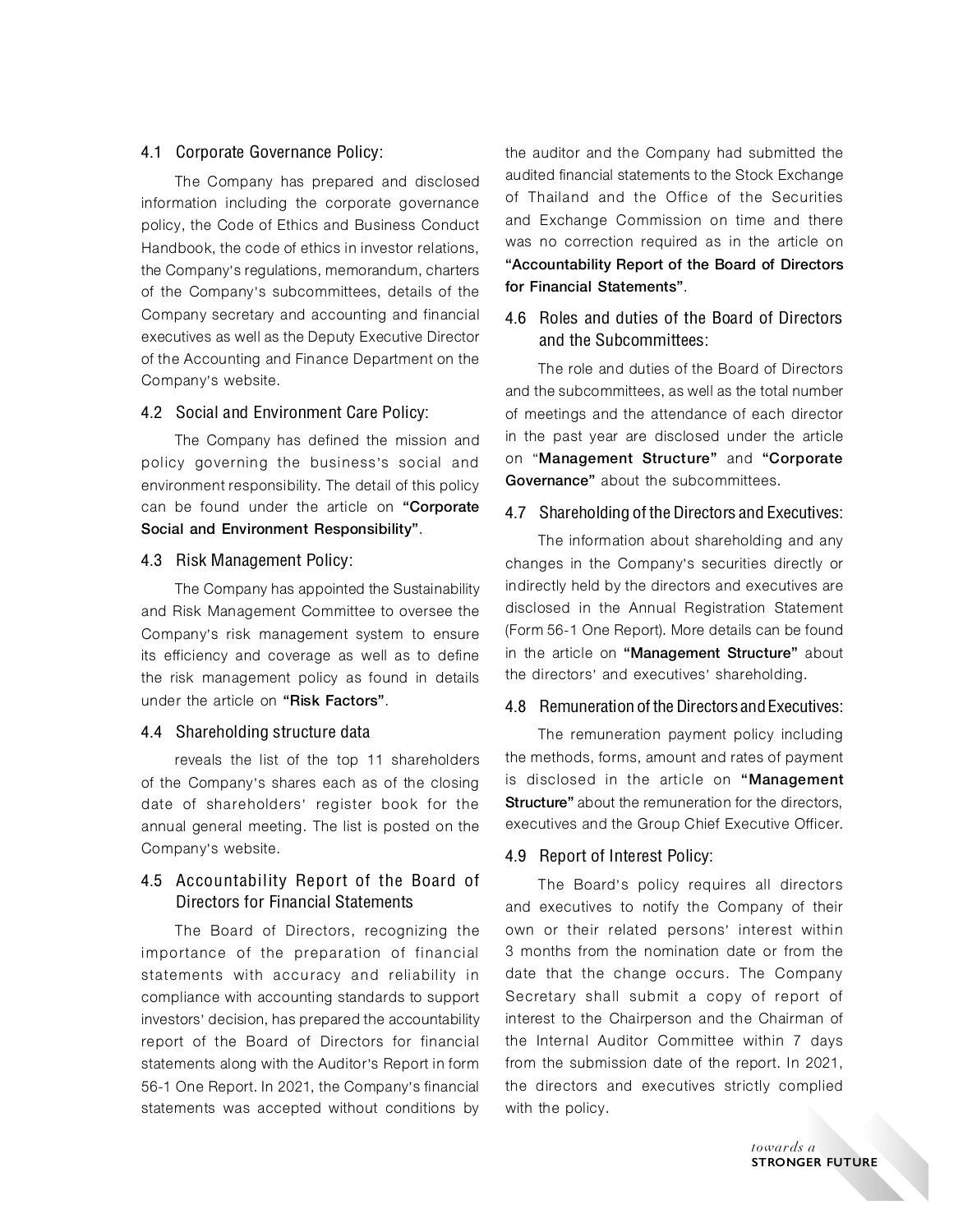#### 4.10 Development of Directors and Executives

The information on directors and executives development and training are disclosed in details in the article on "Management Structure" about staff.

## 4.11 Related Transactions

The Board of Directorshas defined a policy requiring the Company to comply with the Securities and ExchangeCommission announcements. In case ofimportant related transactions, the Company shall seek approval from the Board of Directors and submit the report to the Internal Auditing Committee for consideration in case there is any conflicted opinion before submitting the reviewed report to the Board of Directors for an agreement and/or approval. After that, the Company shall notify the Stock Exchange of Thailand. More details can be found in the article on "Related Transactions".

#### 4.12 Quarterly Report on Operation Results

Management Discussion and Analysis (MD&A) reports are prepared quarterly andannually to give details of operation and financial results as well as an analysis of information. The report shall also provide explanation of factors that cause changes in operation results in order to supply shareholders and investors with accurate and sufficient information for their decision making.

## 4.13 Whistleblowing Policy

The Company allows staff and stakeholders to make whistleblowing report on any suspicious incidents or behaviors related to misconduct, or any case where staff or stakeholders believe or suspect that there might be illegal misconduct which may cause problems or damage to the Company. In addition, the Company also accepts complaints in case of violation ofrights of staff and stakeholders or unfairtreatment. The whistleblowing report can be done through specified channels by following the procedure as in the article on "Whistleblowing Policy".

#### 4.14 Investor Relations

The Company has setup an investor relations unit for an instant inquiry response and a fair disclosure of the Company's information. The disclosed information must be accurate, transparent, complete, and timely, especially important information that may affect the Company's share price. The informed persons can use such information to support their investment decision which, in turn, will have an impact on the Company's intrinsic value, as well as its management of relations with investors, analysts, shareholders and general public,etc. The investor relations unit works closely with top-level executives to define the policies and quarterly and annual plans as well as setting the operation guidelines and investor relations development. Investors and related party cancontact the unit at telephone no. 0-2422-9999 ext.4634,4635 or E-mail: ir@amarin.co.th. In addition, the Company has issued press releases on key investment/business activities and posted them on www.amarin.co.th/investor.

# Section 5: Responsibilities of the Board of Directors

The Board of Directors has been appointed to oversee the business operations in accordance with the corporate governance policy for the utmost benefit of the Company and shareholders, in compliance with the laws, policies, objectives, regulations and the shareholders' meeting consensus with accountability, care and integrity in the same manner that a conscionable person may act under similar circumstances, subject to commercial bargaining power and without any influence to their status as director. The Board of Directors comprises 5 or more members who may serve a 3-year term. As of December 31, 2021, there were 12 members on the Board of Directors as follows:

- 2 executive directors (16.67% of total number of directors)
- 6 non-executive directors (50.00% of total number of directors)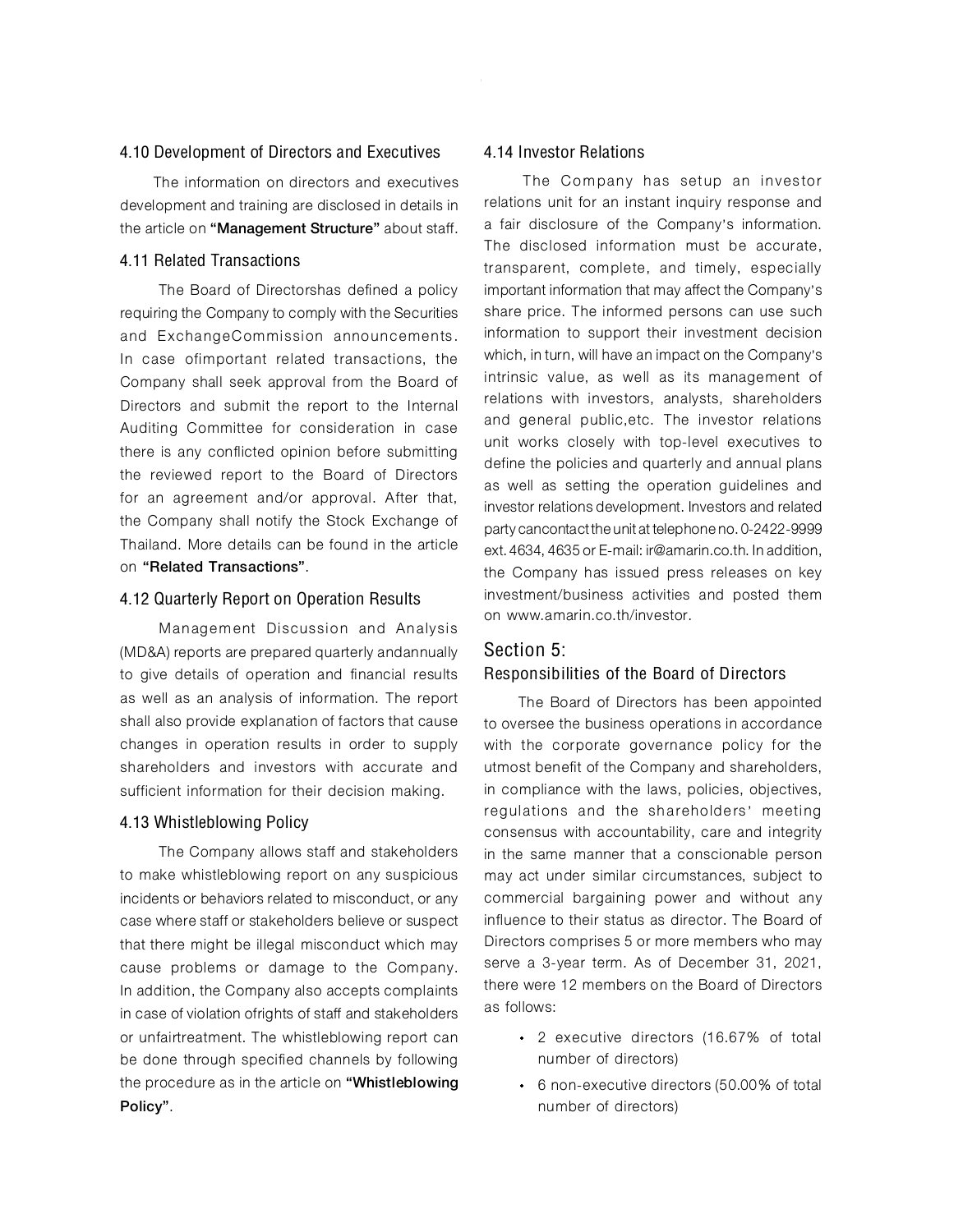4 independent directors (33.33% of total number of directors) in accordance with the regulations concerning the proportion of independent directors that requires a number of independent directors, at least one-third of the total and not less than 3, in a listed company.

## 5.1 Corporate Governance and business ethics policies

The Board of Directors has endeavored to conduct the business with transparency, integrity, and responsibility to stakeholders, society and environment as well as avoiding any activities that may infringe intellectual property or human rights. The Company has thus implemented undiscriminating policies and ensured that employees have the rights to personal safety in a safe, clean and hygienic workplace without harassment in any forms. This is in line with the management of compensation, other remuneration and employment conditions with justice and sincerity. There is banning of child labors, forced labors, the use of discipline for physical punishment, threat, violence, and physical, mental or verbal abuses. The above policy has been recorded in the Company's Ethical Business Conduct handbook. Later on, The Board of Directors revised the handbook and granted an approval for an amendment as proposed by the Corporate Governance Committee, then the new handbook has been published and distributed to directors, executives and employees of the Company and subsidiaries for their information and ratification that they will strictly act in compliance with the policies which are regarded as part of the Company's regulations. The Company has also defined that it is a supervisor's duty to inform their staff about the business ethics principles to ensure that every employee has knowledge and understanding toward the Corporate Governance and Business Ethics policies. In addition, the Board of Directors has also provided channels for whistleblowing or complaint filing in case there is any suspicious unethical business conduct and

any illegal actions including corruption and unfair treatment from internal and external parties. The Board has also overseen to ensure that there is an appropriate complaint procedure system as well as measures for the protection of informers. This is considered an evidence of the Company's corporate governance and transparency in business operations that take the interest of the shareholders, customers, staff, and all stakeholders into consideration.

#### 5.2 Vision, commitment and strategic planning

In 2021, the Board of Directors revised and approved the Company's vision, commitment and strategic planning (2021 - 2023) to steer executives and employees toward the same business goal. Each year the strategic plans shall be constantly revised. After that, the directors will monitor to ensure that the management continuously implements and follows the Company's strategic directions. The management is required to communicate the policies, goals and directions to employees at all levels as well as to submit reports on the implementation of the strategic plans and revision suggestions, if any, during the monthly meeting of the executive directors and the quarterly meeting of the Board of Directors.

#### 5.3 Board diversity policy

The Company has recognized the benefits of diversity of the boards and regarded this as one of the important factors that contribute to the efficiency of the Board's decision making. The diversity does not apply only in terms of gender, but also age, background history, education background, work experiences, skills and knowledge, and expertise. The selection and nomination of the boards are based on background knowledge and the benefits of diversity will be considered one of the main criteria.

# 5.4 Board of Directors selection process and criteria

The nominated member shall go through transparent selection process as follows: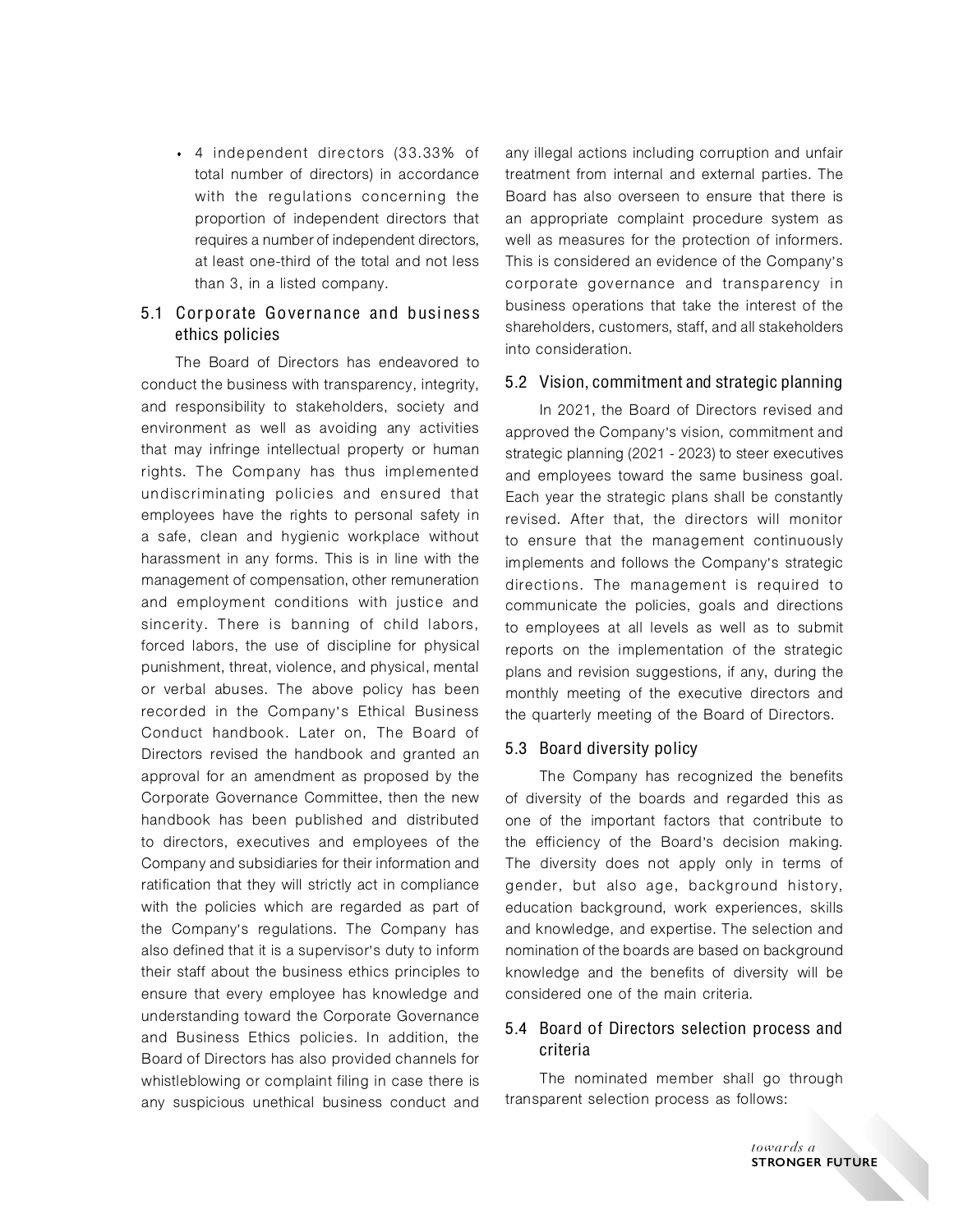| <b>Selection Process</b> | <b>Description</b>                                                                                                                                                                                                                                      |
|--------------------------|---------------------------------------------------------------------------------------------------------------------------------------------------------------------------------------------------------------------------------------------------------|
| Criteria                 | The Nomination and Remuneration Committee defines the qualification for<br>members of the Board of Directors to determine whether the Board still<br>lacks any expertise or diversity in regards to experience, knowledge<br>and independency.          |
| Recruitment              | The candidate for a new Board member shall be recruited from:<br>1. Existing Board members' reference<br>2. Minor shareholders' nomination<br>3. Director pool of the Thai Institute of Directors                                                       |
| Selection                | The Nomination and Remuneration Committee shall interview and evaluate<br>the qualification of the candidate using Board Skill Matrix as a selection<br>tool.                                                                                           |
| Nomination               | The Nomination and Remuneration Committee shall select the fully qualified<br>persons and acquire a consensus to submit the list of qualified persons<br>for consideration of the Board of Directors to be presented at the Share-<br>holders' meeting. |
| Re-nomination            | The Nomination and Remuneration Committee shall consider factors<br>including work performance as well as attendance and participation in<br>meetings and other activities of the Board member.                                                         |

At present, the Board of Directors consists of members with diverse qualifications in regards to knowledge and expertise, experiences and specialization in different fields including business administration, management, investment administration, finance, laws, accounting, strategic planning, economics, and IT. The Company requires such diversity to ensure that the Board of Directors will be able to efficiently and proficiently define strategies and policies as well as to oversee and monitor to ensure an operation in line with the Company's business directions.

#### 5.5 Orientation of new directors

The Company's Board of Directors has arranged orientation for every of its new directors so as to ensure that the new members are aware of the Company's expectations in regards to their roles, duty and responsibility, and also of the Company's policies and guidelines on corporate governance. The orientation also aims at educating the new directors of the Company's

nature of business and operations for the purpose of preparing them well for their duty. Furthermore, the Company has the policy to promote new knowledge among all its directors in regards to corporate governance, industry overview, and technology/innovation businesses, etc., in support of the Board's operations and efficiency.

## 5.6 Division of roles and duties of the Board of Directors

The Company has marked a clear division of roles and duties between the Board of Directors and the Group Chief Executive Officer. The roles and duties of the Board of Directors include overseeing and steering the management toward the goals and directions that will benefit all stakeholders by abstaining from seeking personal gains or for any person and withholding from taking any action that may cause conflicts of interest with the Company and subsidiaries. The Board of Directors shall uphold ethical principles and perform their duties with sense of responsibility,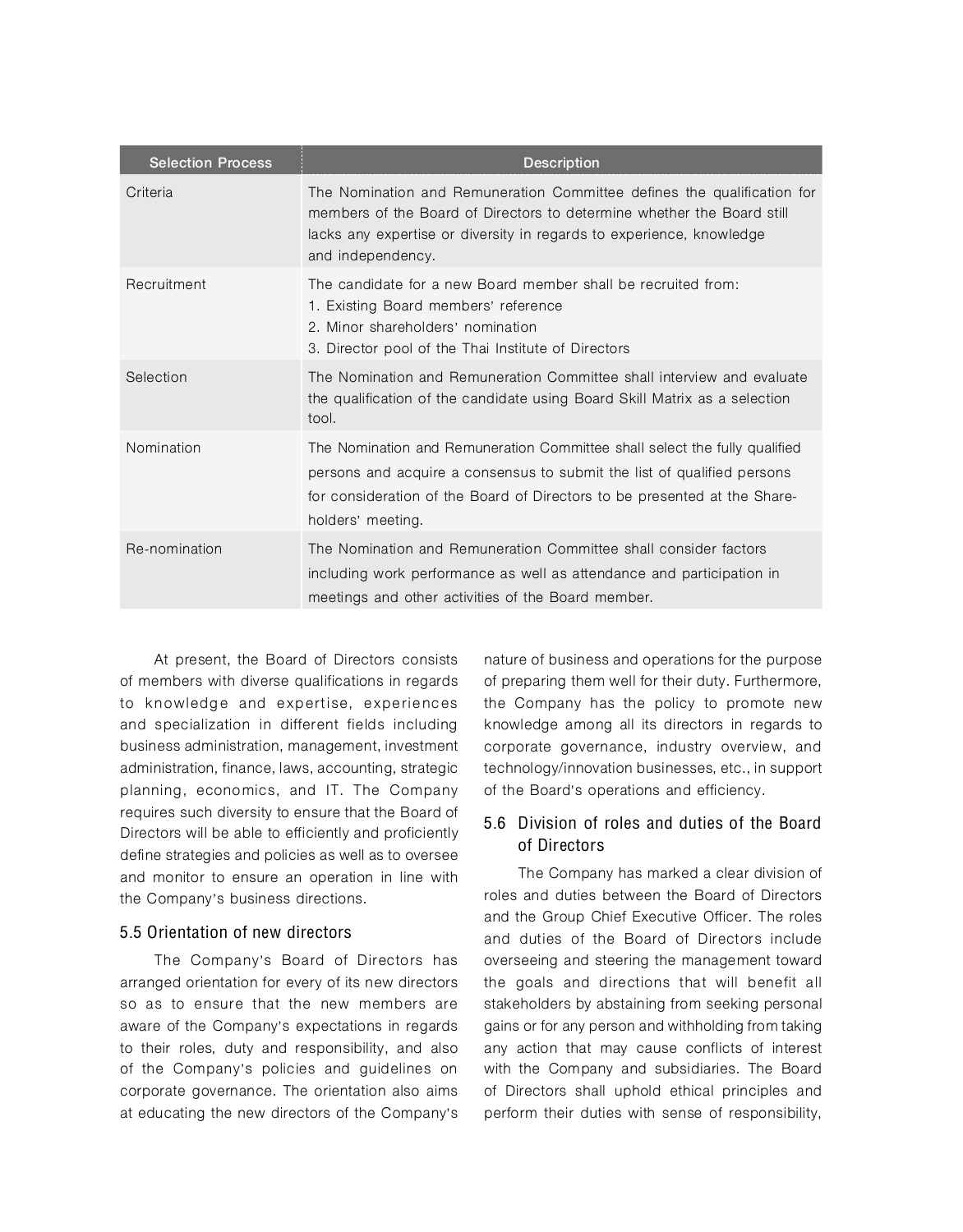great care and integrity. In addition, the Board shall oversee the business operations to ensure compliance with the Company's objectives and regulations, the Board's consensus and the shareholders' meeting consensus, and the laws and regulations of the Stock Exchange of Thailand and The Office of the Securities and Exchange Commission. The Group Chief Executive Officer acts as the leader of the executives in managing and overseeing the business operations in relation to general administration and as the highest executive position in the management division. The roles and duties of the Group Chief Executive Officer include operating and/or managing daily activities of the Company in accordance with the guidelines set by the Board of Directors and the Executive Board, and overseeing transactions related to the Company's regular operations.

## 5.7 Aggregation or segregation of positions

The Board of Directors plays an important part in overseeing the business operations for the utmost interest of the Company and shareholders. Therefore, to maintain the balance of power in the business operations, the Company has segregated the positions of the Chairperson, Chairman of the Executive Committee, and the Group Chief Executive Officer from each other and has defined the power and duty of each position as follows:

#### The power and duty of the Chairperson

- 1. To call for a meeting of the Board of Directors and act as the chairperson of the meeting. In case the votes are equal, the chairman of the meeting shall vote additionally as a casting vote.
- 2. To set the agendas for the Board of Directors' meeting by consulting with the Company Secretary to ensure inclusion of important issues.
- 3. To chair the Board of Directors' meetings by following the agendas, related laws and corporate governance, as well as to manage time wisely and to encourage all directors to participate in the discussion with good judgment and freedom of opinion.
- 4. To monitor the performance of the directors for efficiency and achievement of the organization goals.
- 5. To build up a good relationship between the Board of Directors and the management division.

## The power and duty of the Chairman of the Executive Committee

- 1. To determine and prepare the Company's vision, commitment, strategies, budget planning, and the annual key performance indexes for an approval of the Board of Directors. To monitor the progress in comparison with the budget and operation plans and submit regular progress reports to the Board of Directors.
- 2. To administer and oversee the Company's business in accordance with the policies and approved operation plans.
- 3. To search for new business opportunities in line with the Company's vision and strategic directions.
- 4. To perform any action as assigned by the consensus of the Board of Directors' meeting or the shareholders' meeting.

## The Power and duty of the Group Chief Executive Officer

- 1. To set the policies, business strategies, and annual operation and budget plans of the Company and subsidiaries for the Board of Directors' approval.
- 2. To oversee the operations to ensure compliance with the policies, business strategies and annual operation and budget plans of the Company and subsidiaries as approved by the Board.
- 3. To submit reports on the operation results as well as annual, monthly and quarterly reports of performance of the Company and subsidiaries in comparison with the operation and budget plans to the Board for their consideration and suggestion.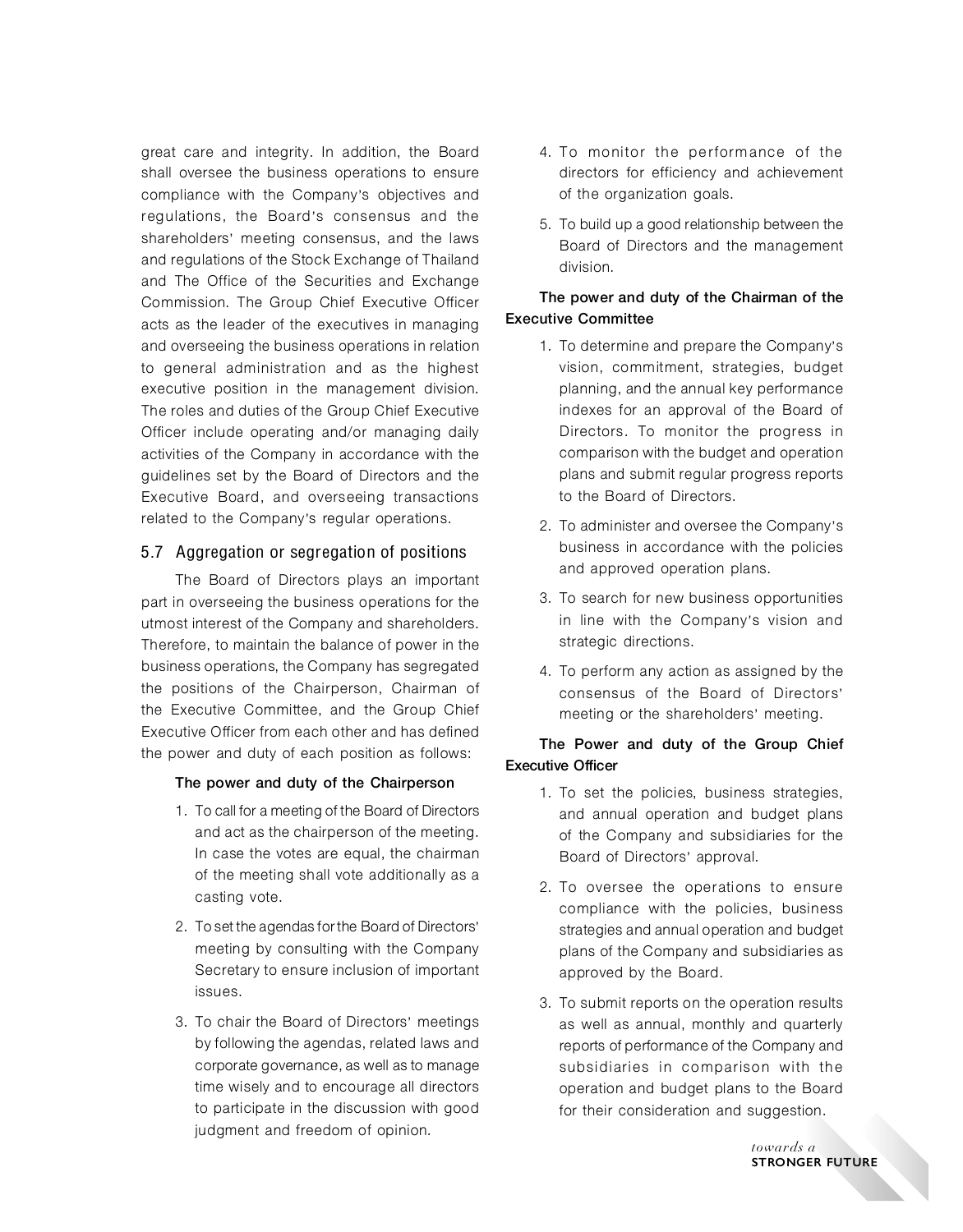- 4. To authorize the Company's expense with a limit of 3 million baht per time within the annual budget as approved by the Board of Directors.
- 5. To authorize an amendment, change, rearrangement of the organizational structure for division level and below.
- 6. To perform any other actions as assigned by the consensus of the Board's meeting and/or the meeting of the shareholders of the Company and subsidiaries in compliance with the Company's objectives and regulations and other related laws.

# Policy on Executives', Directors', Senior Executives', and the Group Chief Executive Officer's Work as Directors/Executives of Other Companies

The Group Chief Executive Officer of the Company is required to notify the Company's Board of Directors of reasons and details related to the company (companies) where he intends to hold a position of a director, a senior executive, or any other and that is (are) not a subsidiary or an affiliate of the Company, in events that the said work is not related to the affairs of Amarin Group, to seek an approval prior to taking the said position. For the best interest of the Company in regards to its Group Chief Executive Officer's ability to devote his time to carrying out his duty as its highest-ranked executive with efficiency, its Group Chief Executive Officer is barred from serving as the chief executive officer, managing director or equivalent of another legal entity that is neither the Company's subsidiary or affiliate.

Regarding executives of the Company and its subsidiaries, they must notify the Company's Group Chief Executive Officer of reasons and details related to the company (companies) where they intend to hold a position of a director, a senior executive, or any other and that is (are) not a subsidiary or an affiliate of the Company, in events that the said work is not related to the affairs of Amarin Group, to seek an approval prior to taking the said position. The Company's Group Chief Executive Officer is required to report to the Board of Directors of any position an executive holds in other businesses.

The Company's secretary shall disclose information on its Group Chief Executive Officer's and high-level executives' executive/director positions in other companies in the Annual Registration Statement (Form 56-1 One Report).

#### 5.8 The Board of Directors' meeting

The Company has formally scheduled the dates for the Board of Directors' meeting for a whole year in advance and has notified the Board's members of the scheduled dates. The meeting shall be held at least once in every quarter. In case of urgency, an additional meeting shall be held as deemed appropriate to enable the Board's members to perform their duties with efficiency. For a meeting, the Company shall send an invitation letter with agendas and supporting documents to the board at least 7 days in advance to give the members sufficient time to study the supporting documents before the meeting. Each meeting may take approximately 1 - 3 hours. Each committee has opportunities to engage in discussion with freedom of opinion. The chairperson shall summarize the opinion expressed and the main points from the meeting. In case any member significantly becomes a person of interest in any particular agenda, the person is required to leave the meeting and abstains from voting. Every meeting's minute shall be recorded in print and the draft shall be submitted to the Board's consideration. A copy of minute shall be certified for accuracy in the next meeting by the chairperson and the company's secretary. The meeting's minute and supporting documents shall be stored both as hard copies and electronic files for reference of the Board and related parties. In 2021, a total of five meetings of the Board of Directors were held. Also, there was one meeting of non-executive directors for the Board of Directors to formulate policies on December 2, 2021. Only non-executive directors were present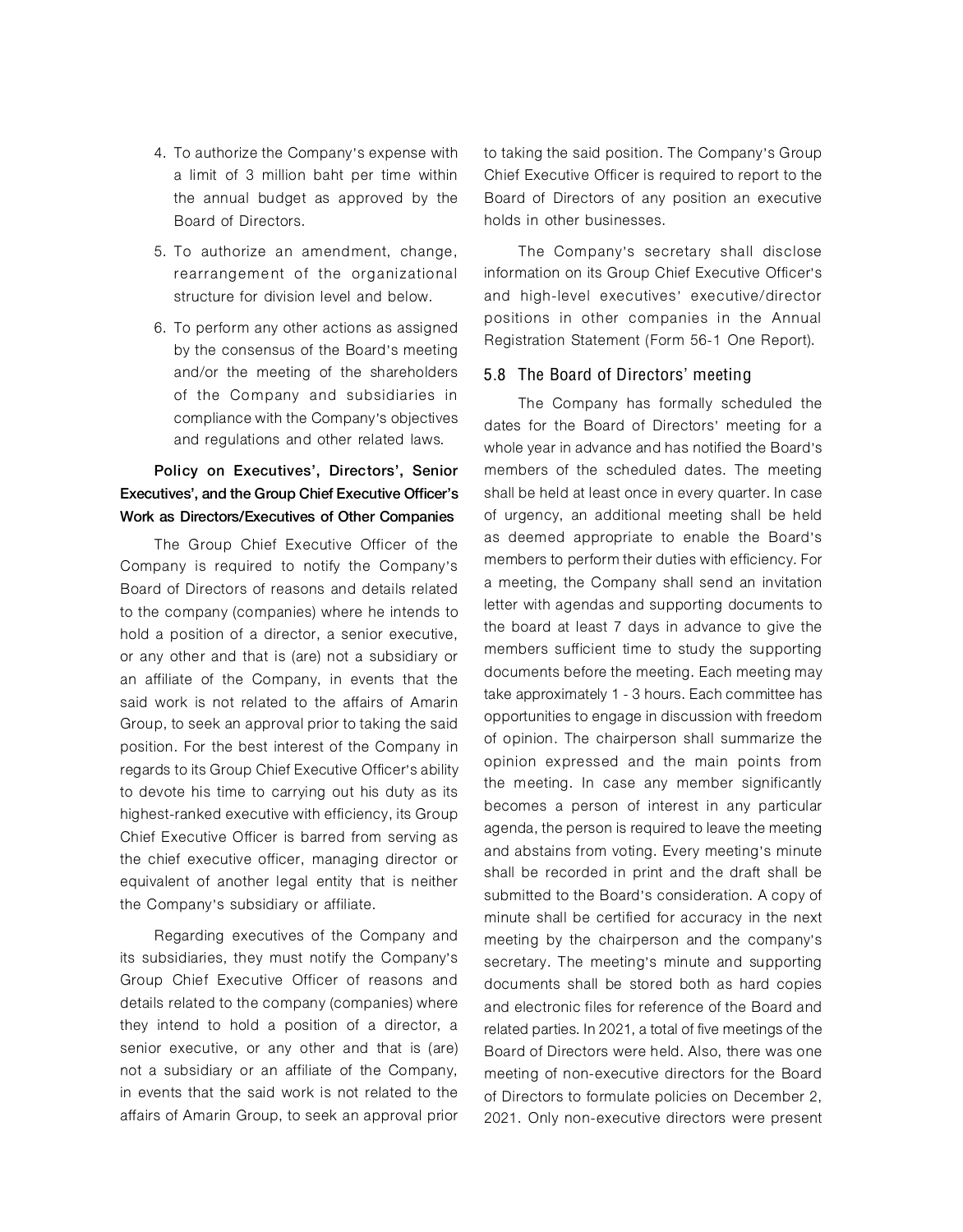at the meeting to discuss management issues, without the presence of executive directors or any member of the management. The Company also requires that the Audit Committee has a meeting with the auditor at least once a year without the presence of the management. These measures are designed to ensure that the directors of the Board are independent from the management, represent shareholders, and serve well in the check-andbalance system.

The Charter of the Company's Board of Directors stipulates that at least two-thirds of the Company's directors with voting rights on an agenda must be present for a resolution to be passed at the board's meetings.

## 5.9 The authoritative power of the Board of **Directors**

The Board of Directors has the authoritative power as follows:

- 1. To set the Company's vision, commitment, and strategic goals and to arrange appropriate revisions of the goals in response to the changing situations.
- 2. To monitor and oversee for the purpose of progress reports to ensure that the operation results are in accordance with the strategic goals and indicators within the budget approved by the Board of Directors as well as to define the policy for development of international competitiveness.
- 3. To regulate the corporate governance and business ethics policies including treatment of stakeholders, anti-fraud and corruptions, money laundering prevention, prevention and management of conflict of interest, protection of internal information, protection of confidential information, and whistleblowing and complaints procedure. To perform a revision of the corporate governance and business ethics policies every year.
- 4. To provide an appropriate and sufficient internal control system and monitor the efficiency of such system in compliance with standards of recognition such as the Committee of Sponsoring Organizations (COSO). To provide a disclosure of information on the internal control and the review reports in form 56-1 One Report.
- 5. To provide a risk management policy and a suitable risk management framework and regularly monitor the efficiency of risk management. The sufficiency of the risk management system shall be disclosed in form 56-1 One Report.
- 6. To define a framework for information technology management policy and security and safety measure in compliance with recognizable industrial standards. Also, to perform monitoring, revision and improvement as appropriate.
- 7. To promote creation and appropriate application of innovation and technology to ensure efficiency of business operations and use of resources for the shared interest of Amarin Group of Companies, business partners, related parties and the society.
- 8. To oversee the Company's business operations to ensure the financial security and the smooth continuation of the business operations.
- 9. To oversee and arrange the preparation and disclosure of accurate and complete financial information in a timely manner and reflecting the operation results as well as financial status in accordance with accounting standards regulated by the accounting laws as well as to accurately and completely disclose other important information in accordance with related regulations and practices.
- 10. To determine the governing framework and mechanism for the subsidiary and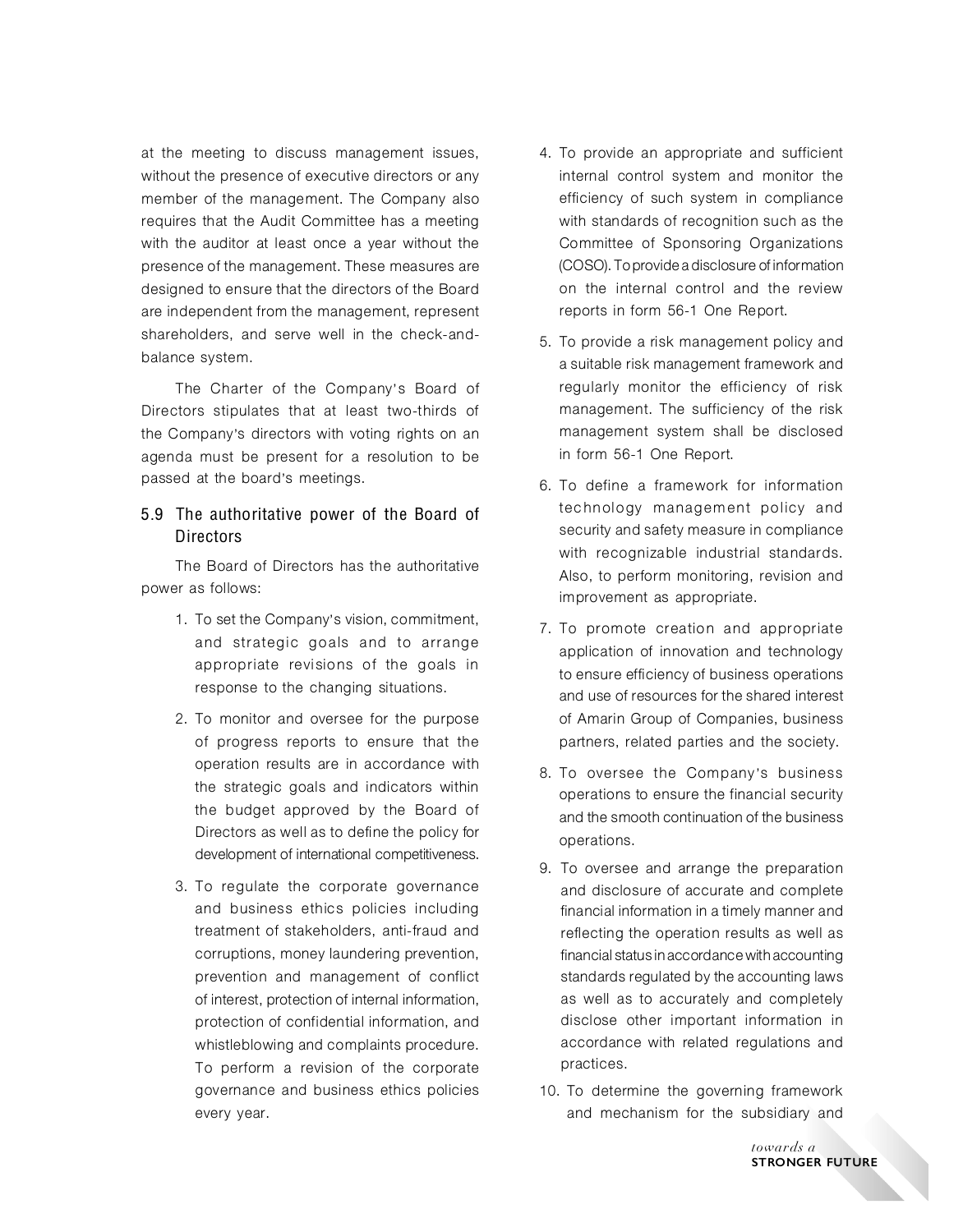associate companies. The Board of Directors shall select suitable representatives to be members of the Board of the subsidiary and associate companies.

11. To define transparent and clear criteria and procedure for the nomination of the Group Chief Executive Officer and executives and to determine the remuneration and annual assessment as well as to arrange the procedure for a replacement or succession planning of the Group Chief Executive Officer and executives every year.

#### 5.10 Report of the Board of Directors

The Board of Directors is accountable to the consolidated financial statements of the Company and its subsidiaries, and also to financial information shown in form 56-1 One Report. The Board of Directors has assigned the Audit Committee to review and ensure that the financial statements of the Company and its subsidiaries are accurate, in accordance with widely-recognized Thai Financial Reporting Standards and in line with proper accounting policies. In addition, the Board of Directors has included its opinions in its report on its accountability to financial statements. It was presented along with the Report of the Audit Committee and the Report of the Auditor.

#### 5.11 Self-evaluation of the Board of Directors

The Board of Directors shall approve the assessment report forms to be used for selfevaluation of the whole Board, every subcommittee, and every individual director. The board shall arrange an annual self assessment to consider and review their performance and identify obstacles as well as prepare the assessment summary report for the whole board and every subcommittee and individual report for performance improvement as in the self-assessment topic of "Management Structure" section.

#### 5.12 Prevention of conflict of interest

The Board of Directors shall determine the policy prohibiting directors and employees to use their position in acquisition of personal gains as regulated in the Ethical Business Conduct handbook which states the rules of practice for directors, executives and employees that they should avoid any transaction that may cause the conflict of interest with the Company. In case any of securities transaction shall occur in the interest of the Company, the Board has dictated that it shall be in accordance with the criteria of the Stock Exchange of Thailand, with the same price and condition as the transaction done with external party. The directors or employees who gain interest from such transaction shall not take part in the consideration and approval process. In case there is any related transaction under the announcement of the Stock Exchange of Thailand, it must be strictly done in accordance with the rules, methods and disclosure of related transactions for a listed company.

## 5.13 Board of Directors and ex ecutives compensation policy

The Board of Directors assigns the Nomination and Remuneration Committee to consider and determine the compensation for the Board, the subcommittees and executives to increase motivation and to attract directors whose quality is needed by the Company to ensure advantages over others in the same industry. The directors who have been assigned with more responsibilities should be entitled to an increase in compensation. The executive directors and the executive division shall receive the remuneration in line with the Company's operation results and their performance assessment to ensure the good corporate governance as regulated by the Stock Exchange of Thailand. The Board's remuneration shall be in accordance with the approval of the shareholders' meeting. The details of the remuneration for the Board of Directors and executives in 2021 are disclosed in the "Management Structure" section under the topic of compensation for the Board of Directors and executives.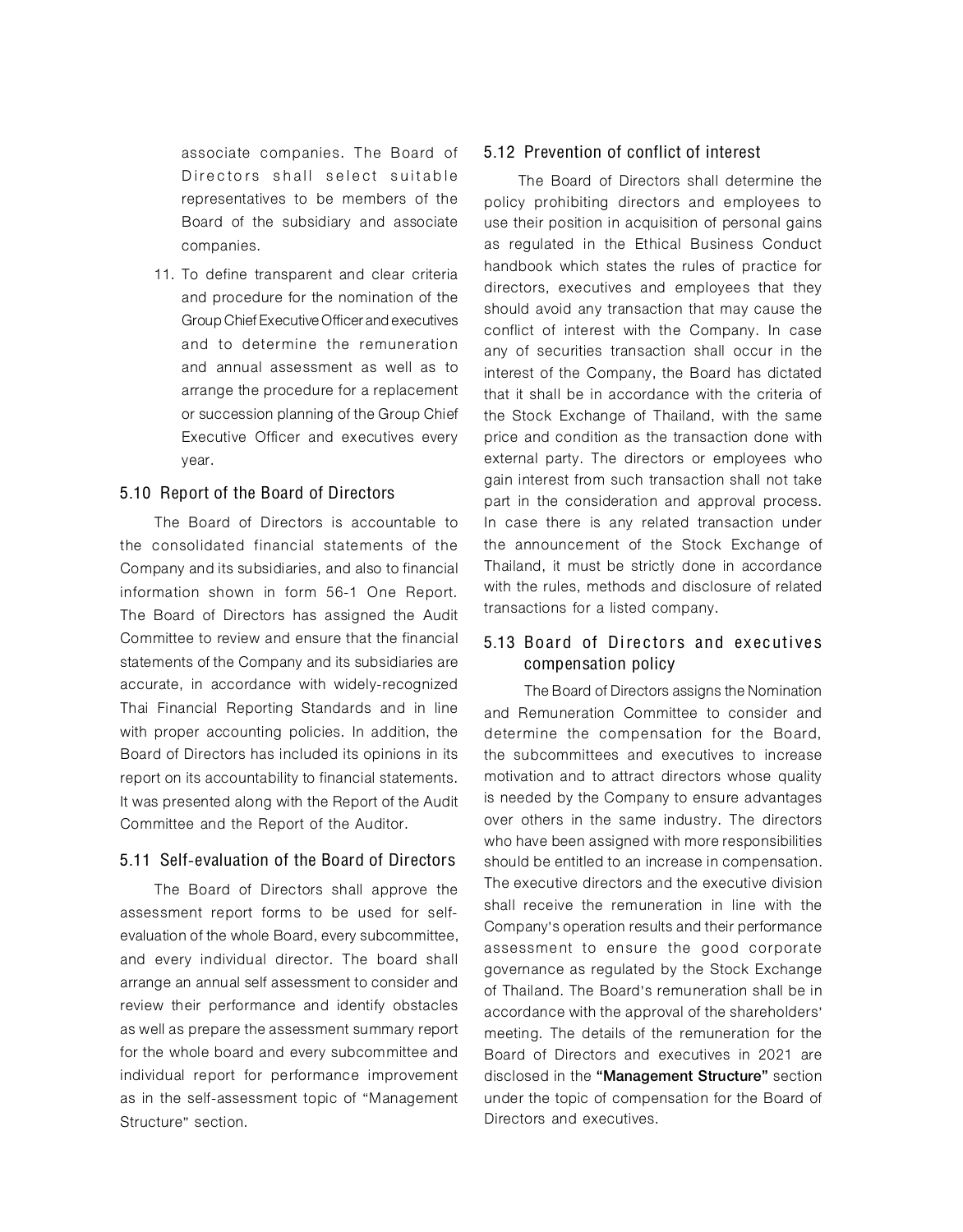#### 5.14 Evaluation of Chief Executive Officer

**Criteria:** The performance of the chief executive officer is evaluated based on the Stock Exchange of Thailand's guideline.

#### **Evaluation Process**

The chief executive officer sets clear key performance indicators (KPIs) at the beginning of each year. Her performance will then be compared against those KPIs, which addressed not just financial aspects but also non-financial aspects. The evaluation results are taken into account when determining remuneration for the chief executive officer.

## 5.15 Policy on Chief Executive Officer' s Remuneration

The Board of Directors has evaluated the chief executive officer's performance at year end on an annual basis. Results are confidential, personal, and undisclosable. There are criteria for the evaluations and determining the chief executive officer's short-term and long-term remuneration based on evaluation results as follows:

#### **Short-Term**

Remuneration is in the forms of salary and bonuses based on evaluation results:

- Part 1: Indicators related to organizational operations
- Part 2: Indicators related to leadership (teambuilding, communications, success-oriented focus, and change management)

#### **Long-Term**

The Company has paid monthly contributions to the chief executive officer's provident-fund account.

## Ethical Business Conduct

The Company aims for business operations with transparency, integrity, ethics and responsibility toward stakeholders, society and environment and avoids any activity that may infringe intellectual property or violate human rights by regulating

an indiscriminating policy and taking necessary actions to guarantee that employees have the rights to personal safety in a safe, clean and hygienic workplace without any form of harassment and threat. The Company has operated with the rule of justice and sincerity in regards to remuneration, incentives and other terms of employment including prohibiting child labor or forced labor as well as banning physical disciplinary punishment, threat, violence, and physical, mental or verbal abuse. The above policy has been implemented as the standard of practice in the code of ethics and business conduct handbook for reference and convenience of directors, executives and employees of Amarin Group who shall be informed of the practical guidelines, along with the Company's rules and regulations. It is also regulated that all directors, executives and employees shall be informed, understand and strictly act in compliance with the policies and procedures regulated in the business ethics handbook. The supervisors at all levels shall act as a good example and encourage the subordinates to comply with the regulated procedure as well as handle employees' complaints in regards to negligence of the code of conduct and other wrongdoings with care and confidentiality to protect the rights of the accused and the whistleblowers.

#### Negligence of the Corporate Governance Code

The Stock Exchange of Thailand has promoted and encouraged listed companies in Thailand to recognize the benefits of business operations with good corporate governance by introducing the "Corporate Governance Code for Listed Companies 2012" prepared by the Stock Exchange of Thailand to move towards the international standard of corporate governance. The code shall be adjusted and applied to suit a company's situation or the company shall identify issues obstructing practices in accordance with the code. In 2021, the Company complied with the corporate governance code, with an exception of certain cases as follows: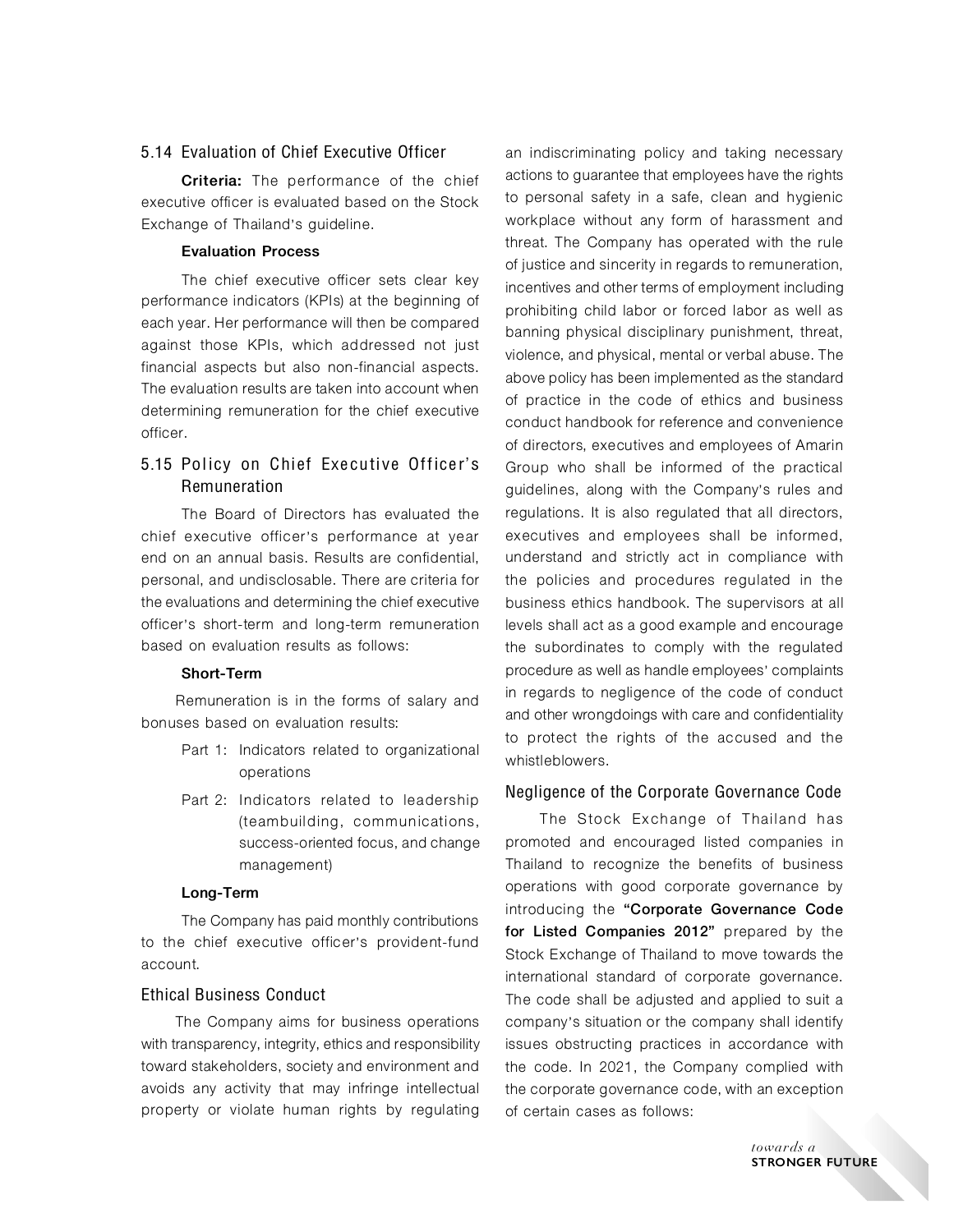**1. The Board of Directors should clearly state a policy that independent directors should not be served on the Board beyond nine years from the date of their first appointment.** 

**Explanation** The Board of Directors has held back the policy restricting the number of years for independent directors' serving terms because the Company has taken into consideration the knowledge, abilities and experiences of each independent director which shall benefit all stakeholders and contribute to the growth of the Company. The Company has also considered the overall performance and the performance assessment result of each independent director throughout their serving term. All independent directors have proved that they have maintained their independency without any conflict of interest and/or significant gain or loss of benefits with the Company. Throughout, there have been no stakeholders or governing agencies filing complaints or claims about the disqualification of independent directors.

## **2. The Board should set a limit of five board seats in publicly listed companies, which an individual director can hold simultaneously.**

**Explanation** The Board of Directors has held back the regulation of the policy limiting the number of board seats in public-listed companies because the Board has considered the Nomination and Remuneration Committee has taken into consideration the selection criteria for directors including knowledge, abilities, expertise, work experiences, personal background without prohibited qualification, independency, and ability to fully dedicate themselves to the Company. The Board of Directors has considered that holding more than five board seats will not significantly affect the directors' performance as long as the Company has a clear and appropriate selection criterion for directors.

# Whistleblowing policy and protection of whistleblowers

The Company has provided both internal and external channels for whistleblowing and complaints filing, as well as providing an appropriate complaints procedure and whistleblower protection measures as follows:

#### 1. Whistleblowing

The Company has provided channels for whistleblowing report on any suspicious incidents or behaviors related to misconduct, or any case where it is believed or suspected that there might be misconduct in relation to corporate governance and business ethics as follows:

# **Contact the Chairman of the Corporate Governance Committee**

**Mail:** Chairman of the Corporate Governance Committee, Amarin Printing & Publishing Public Company Limited 378 Chaiyaphruk Road, Taling Chan, Bangkok 10170 **E-mail:** independentdirector@amarin.co.th **Telephone:** 0-2422-9999 ext. 4671 during office hours

**Contact the Company Secretary Mail:** Company Secretary, Amarin Printing & Publishing Public Company Limited 378 Chaiyaphruk Road, Taling Chan, Bangkok 10170

**E-mail:** secretary@amarin.co.th

**Telephone:** 0-2422-9999 ext. 4602 during office hours

Published on the Company's website (www.amarin.co.th) including the Annual Registration Statement (form 56-1 One Report), the Annual Report and the Code of Ethics and Business Conduct Handbook.

## 2. Complaints Procedure

Upon receipt of complaint, the Company shall verify, evaluate and investigate information, and then, stipulate measure to alleviate damage to those affected. The Company takes into account damage in overall, thus, the Company shall assign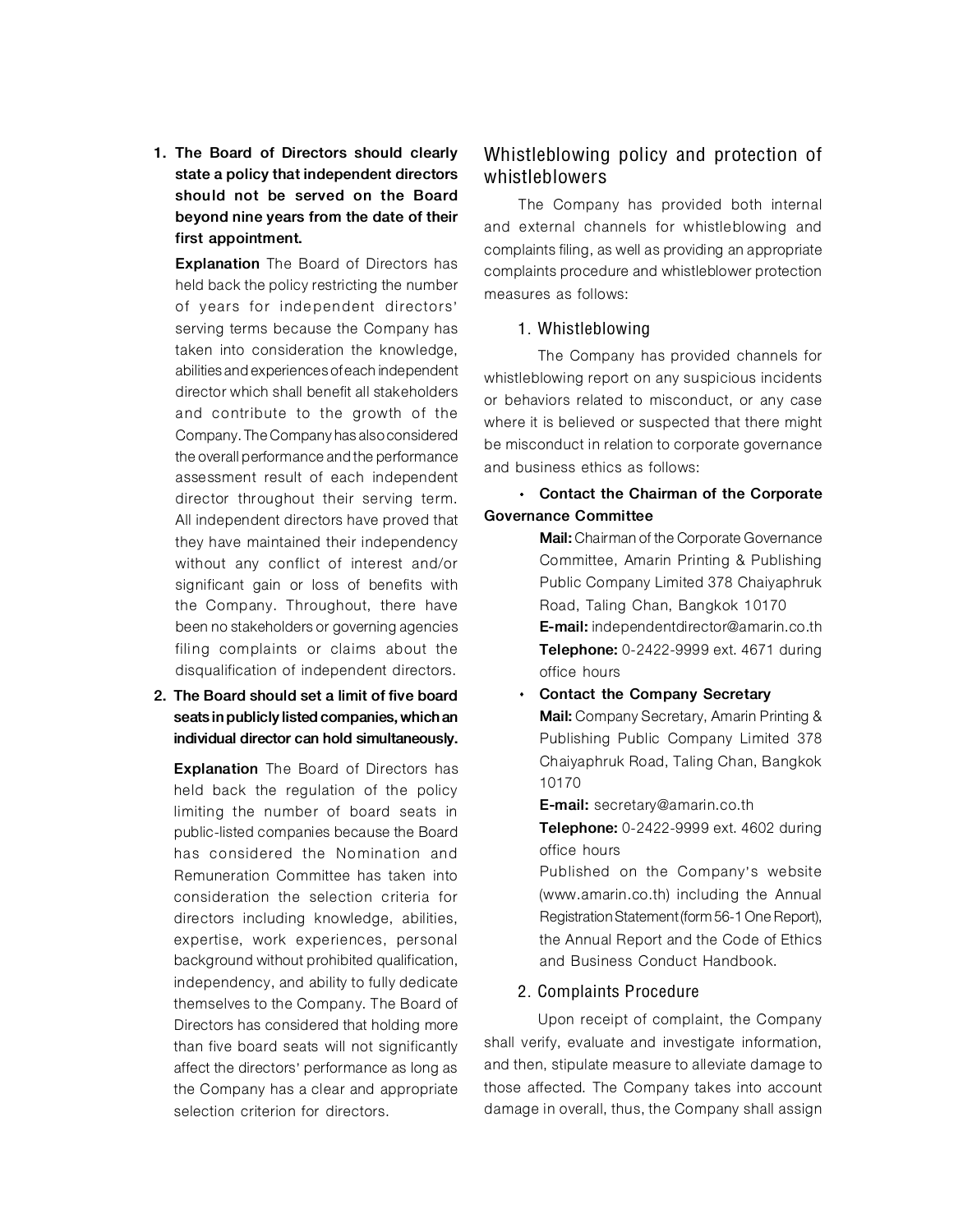relevant officer who is responsible for such matter to follow up on progress and report result to the receiver of whistleblowing/complaint including whistleblower/complainant. Such result will also be reported to the Group Chief Executive Officer, the Executive Committee, the Audit Committee and the Board of Directors as appropriate.

#### 3. Protection of whistleblowers

To protect whistleblowers/complainants, the Company shall keep confidential the name, address, photograph or any information of whistleblower/complainant. Set up protection measure in the event that such person may be unsafe or affected by vexation as well as provide mitigation with appropriate and fair process.

In case of finding that any employee acts against the ethical business conduct and Anti-corruption Policy, such employee shall be undergoing disciplinary punishment in accordance with the Company's regulations or related laws. In 2021, the Company did not receive any complaints.

## Anti-Corruption Policy

The Board of Directors is committed to transparently operating its businesses in line with legal, ethical and corporate-governance framework while battling corruption out of awareness that corruption is an offence to both laws and morality. Therefore, the Board of Directors has the policy and guideline to prevent any form of corruption. Moreover, the Company has included "Anti-Corruption" in its training for all new employees. Content on this topic is also distributed to employees so that they can study the topic further.

In 2021, there will be training for employees to provide knowledge about policies and practices against corruption while working in parallel with business ethics training but due to the situation of COVID-19, the training was organized in an online format to reduce employee gathering.

## Management Structure

The Company's management structure comprises the Board of Directors and 5 subcommittees including the Board of Executive Directors, the Audit Committee, the Nomination and Remuneration Committee, the Corporate Governance Committee, and the Sustainability and Risk Management Committee.

#### The Board of Directors

As of 31 December 2021, the Board of Directors had 12 members. Of them, two were executive directors, six were non-executive directors, and four were independent directors. As a result, at least one-third of the directors were independent. The information on non-executive directors, independent directors and executive directors were disclosed under the topic of "Information on the Directors".

#### Independent Directors

The Board of Directors has defined stricter qualifications of independent directors than the minimum requirements of the Stock Exchange of Thailand as in the announcement on qualification of independent directors dated on October 28, 1993, and the requirements of the Office of the Securities and Exchange Commission as on the Document No. 59/2004 dated on December 1, 2004, on the definition of independent directors and Document No. 11/2009 dated on April 16, 2009, on the amendment of requirements for independent directors as follows:

- 1. Holding no more than 0.5% of total voting shares\* including the shareholding of persons related to the independent directors.
- 2. Not currently be or never been the Company's executive director, worker, employee, salaried consultant, or controlling parties\*. Exception: It has been at least two years after the person has held the position.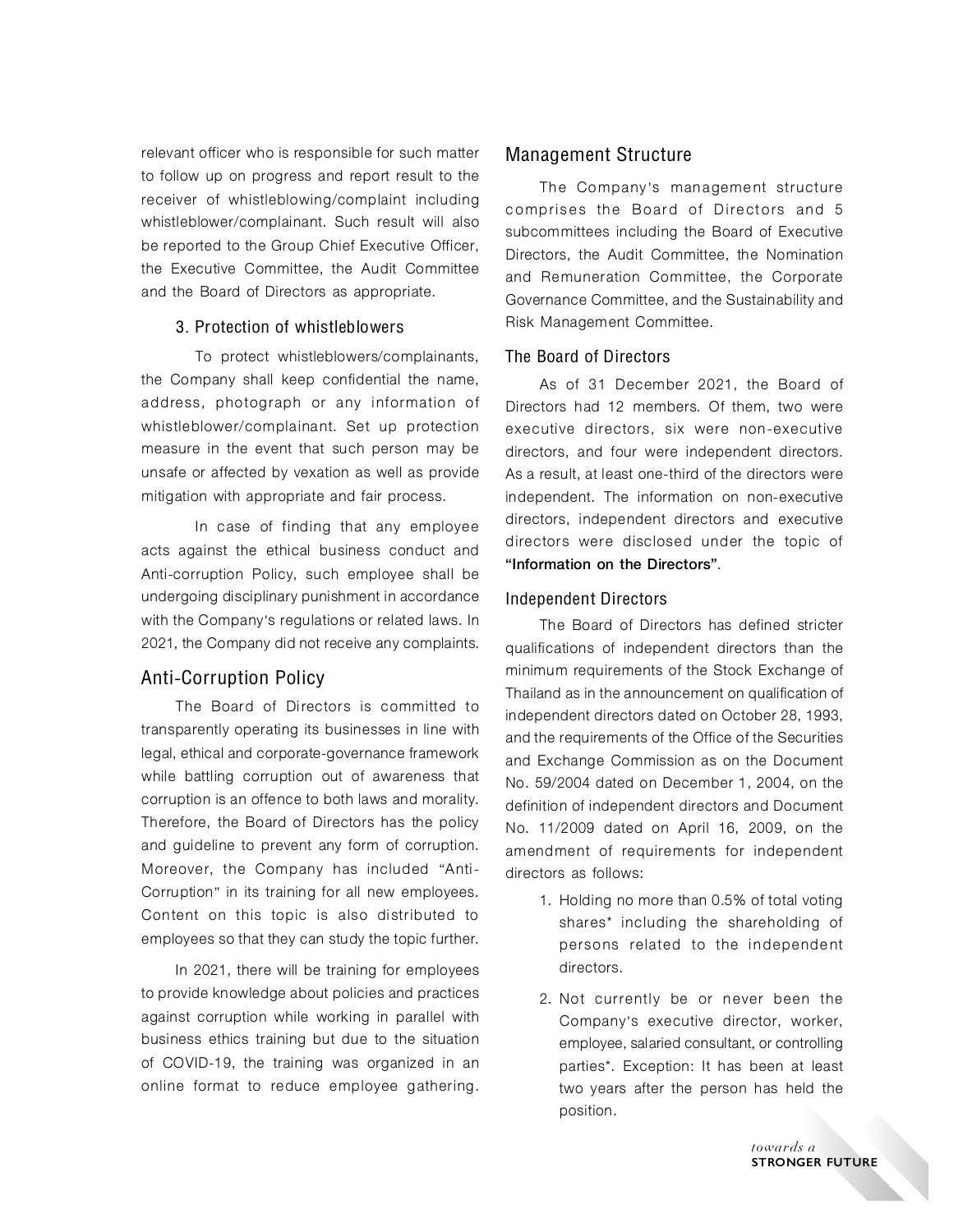- 3. Not by blood or legally registered with other directors, executives, major shareholders, controlling parties, or persons who will be nominated as directors, executives, or controlling parties of the Company or subsidiary.
- 4. Not currently having or never had any relations with the Company\* in the way that such relation may impede the person from having independent views. Also, the person should not currently be or never be a significant shareholder or controlling person for persons having business relations with the Company\*. Exception: It has been at least two years after the person has held the position.
- 5. Not currently being or never been the Company's auditor\*. Also, the person should not currently be or never be a significant shareholder, controlling person, or partners of the current auditor's auditing firm\*. Exception: It has been at least two years after the person has held the position.
- 6. Not currently be providing or never provided professional services, legal consulting, nor financial consulting services to the Company with a fee of more than THB 2 million per year\*. Also, the person should not currently be or never be a significant shareholder, controlling person, or partner of current service providers. Exception: It has been at least two years after the person has held the position.
- 7. Not currently a director appointed to represent the Company's directors, major shareholders, or the shareholder related to major shareholders.
- 8. Not currently be operating under similar business nature and significant competition to the Company or subsidiary; or not a significant partner of the partnership, executive director, salaried worker,

employee, or consultant; or holding more than 1% of voting shares of any other companies operating under similar business nature and significant competition to the Company and subsidiary.

9. Not under any conditions that may impede the person from having independent views toward the Company's operations.

\* Including the parent company, subsidiary, affiliate, major shareholder(s), or controlling parties of the Company

## Scope of Power and Duty of the Board of **Directors**

The Board of Directors shall carry out its work with responsibility and caution towards the shareholders in respect to business conduct as well as to oversee and supervise the management's execution to meet the strategic goals and direction for the highest interest of the shareholders. The Board shall take the interest of all stakeholders into consideration, as well as performing in compliance with the Company's objectives and regulations, the Board's meeting and the shareholders' meeting with the exception of some issues that require the consensus of the shareholders' meetings as regulated by the laws. The Board shall also oversee to ensure business operations with integrity, careful protection of the Company's interest and accountability towards the present and long-term benefit of shareholders in compliance with the rules and regulations of the Stock Exchange of Thailand and the Office of the Securities and Exchange Commission. The Board of Directors may authorize one or several directors or any other person to act on the Board's behalf and such authorization shall be subject to cancellation and change by the Board at any time. The Board of Directors also has the power to designate and make change to the authorized signatory and appoint the subcommittee. However, the Board of Directors may authorize the power to the Executive Board to operate within their power and duty. Such authorization shall not be exercised nor transferred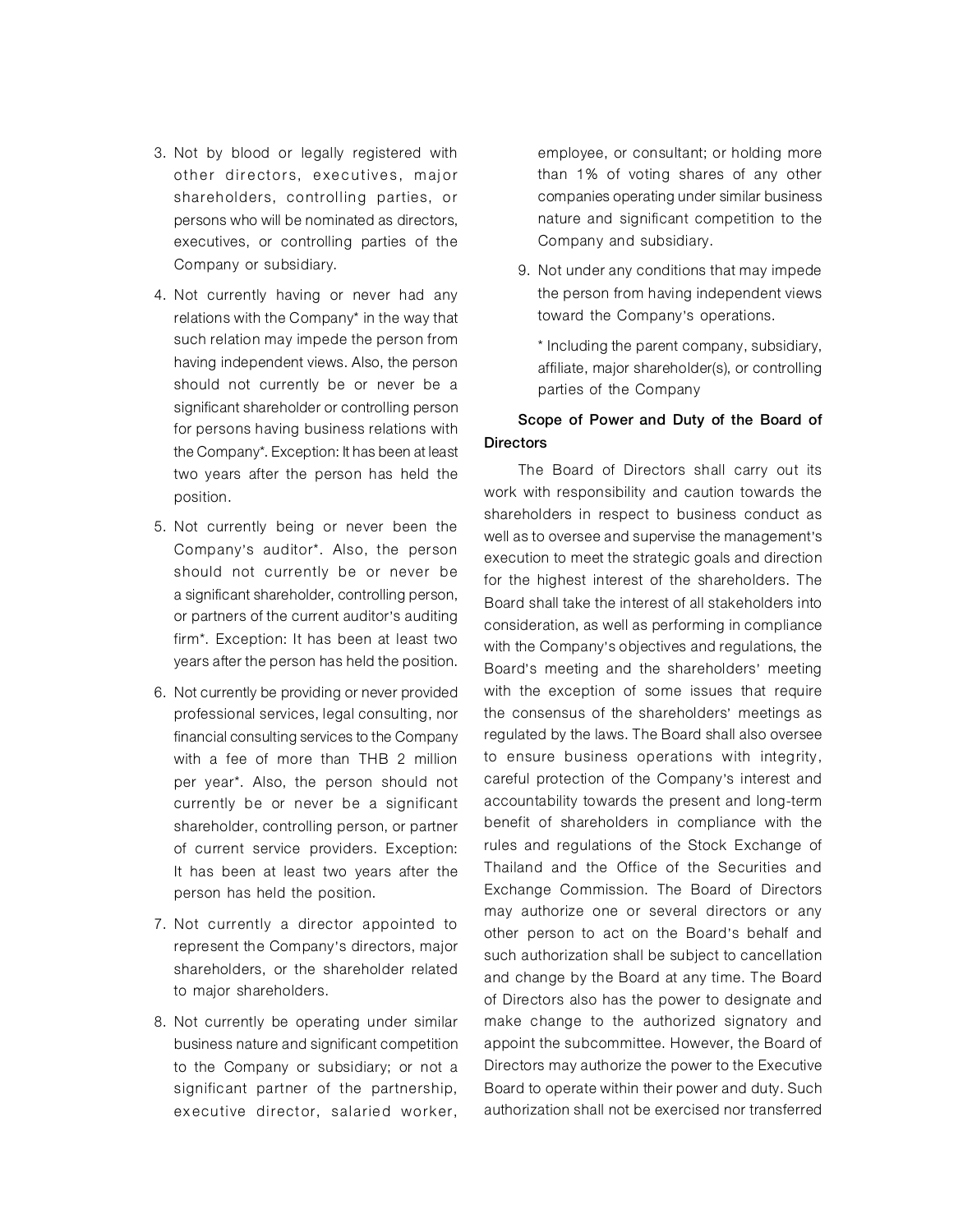to allow the authorized person to approve any transaction from which he/she or another person may have a conflict of interest (as regulated by the Office of the Securities and Exchange Commission) with the Company or subsidiaries in an exception of an approval of transaction in accordance with policies and guidelines already defined and approved by the Board of Directors.

## The Executive Committee

The Board of Directors has approved the nomination of the Executive Committee comprising 7 members as follows:

| Name                             | Position                                         |
|----------------------------------|--------------------------------------------------|
| Mr. Thapana<br>Siriyadhanabhakdi | Chairman of the<br><b>Fxecutive</b><br>Committee |
| Mr. Nararat Limnararat           | Vice Chairman<br>of the Executive<br>Committee   |
| Mr. Khumpol Poonsonee            | Executive Director                               |
| Mrs. Rarin Utakapan              |                                                  |
| Punjarungroj                     | Executive Director                               |
| Mr. Cheewapat Nathalang          | Executive Director                               |
| Mr. Siri Bunpitukgate            | Executive Director                               |
| Mr. Jeremiah Pitakwong           | Executive Director                               |

Note: In 2021, twelve meetings of the Board of Executive Directors were held with Mr. Siri Bunpitukgate acting as the secretary of the Board of the Executive Committee.

## Scope of Power, Duty and Responsibilities of the Executive Committee

- 1. To define the Company's investment strategy in new businesses.
- 2. To propose business goals, business plan, and annual budget plan of the Company for its Board of Directors to approve.
- 3. To monitor the Company's operation to ensure its compliance with corporate policy.
- 4. To ensure that risk management policies and procedures are established.
- 5. To make sure that a policy, process and system for effective internal control is adopted.
- 6. To report the Company's key operating results, management performance and that of the Executive Directors and management supervision to the Board of Directors.
- 7. To determine remuneration for the Company's employees.
- 8. To consider the Company's operating results and dividend payment proposal, this will then be submitted to shareholders' meeting for approval.

## The Audit Committee

The Board of Directors has approved the nomination of the Audit Committee by selecting the committee members from the members of the Board of Directors who possess the qualification as regulated by the Capital Market Supervisory Board. There shall be at least 3 members on the committee and at least one must have knowledge in accounting and finance.

Presently, the Company's Audit Committee comprises 3 members, all of whom are independent directors, as follows:

| Name                     | <b>Position</b>                  |
|--------------------------|----------------------------------|
| Assoc. Prof. Dr. Somchai | Chairman of the                  |
| Phagaphasvivat           | Audit Committee                  |
| Prof. Dr. Nantawat       | Member of the Audit              |
| Boramanand               | Committee                        |
| Mr. Suwit Chindasanguan  | Member of the Audit<br>Committee |

Note: The Audit Committee has a three-year term from the date of nomination or until the completion of their term as directors. Mr. Samart Pochjanapanichakul, the senior manager of the Internal Audit Unit, acted as the secretary of the Audit Committee.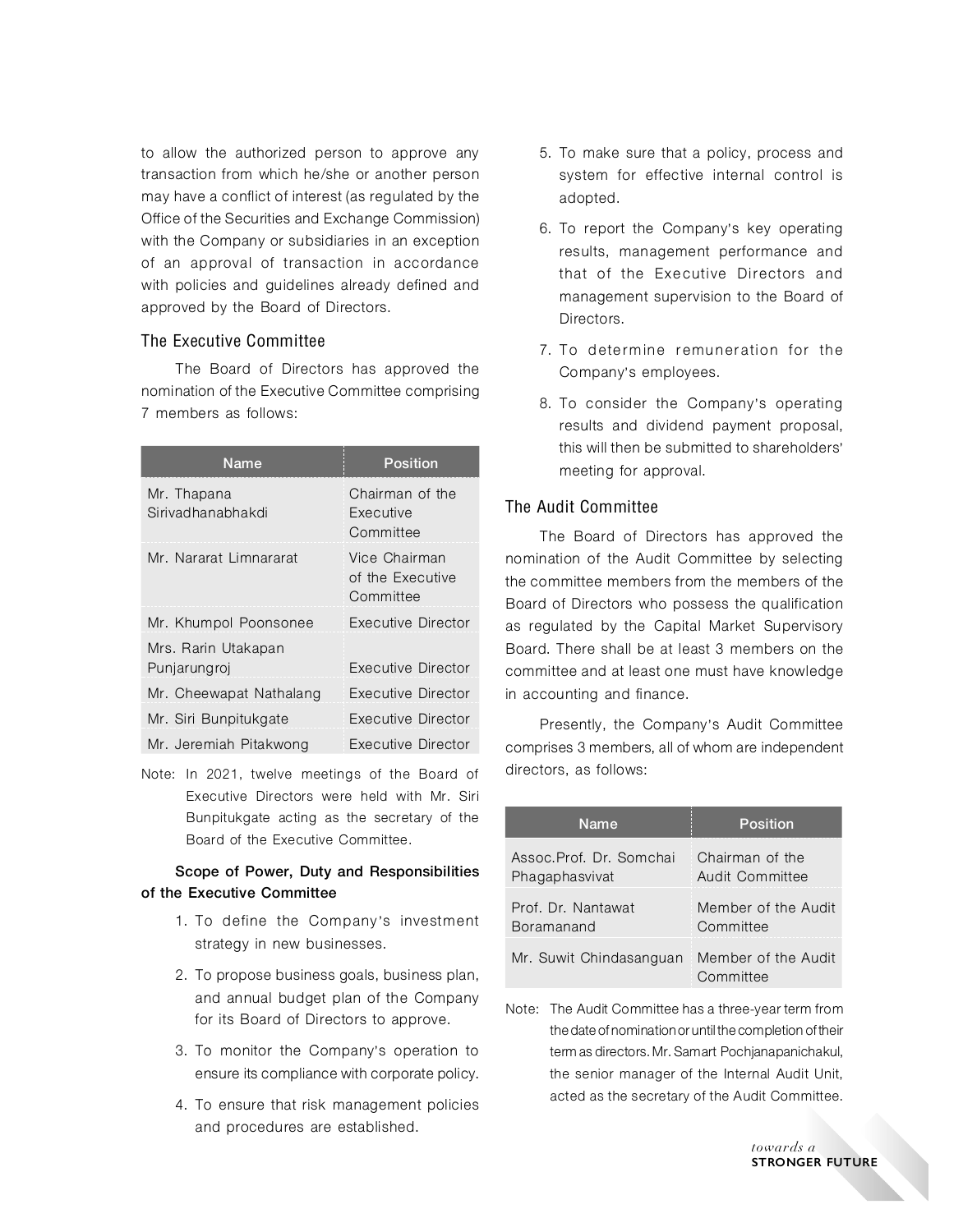However, Assoc.Prof. Dr.Somchai Phagaphasvivat and Mr. Suwit Chindasanguan have knowledge of accounting and finance.

In 2021, six meetings of the Audit Committee were held and the Committee attended one meeting with the auditor without the presence of the management department.

## Scope of Power, Duty and Responsibilities of the Audit Committee

The Audit Committee has the duty to help the Board of Directors with the supervision over financial reports to ensure their accuracy, appropriateness, reliability, adequate information disclosure and compliance with the standards and regulations set by regulatory bodies. Such reports allow the Company to win confidence and trust from investors, financial institutes, business partners and stakeholders. Also, the Audit Committee has the duty to oversee the internal audit efficiency of the Company and its subsidiaries for the purpose of creating assurances that all operations proceed efficiently and fully comply with laws, regulations and requirements set by regulatory bodies, and ethical standards. The Audit Committee's scope of duty and responsibility are as follows:

- 1. To audit financial statements of the Company and its subsidiaries so as to ensure accuracy, reliability and adequate disclosure of information.
- 2. To review and ensure the Company's and its subsidiaries' compliance with laws on securities and the Stock Exchange of Thailand, regulations issued by regulatory bodies, and laws related to the Company's businesses.
- 3. To examine related transactions, transactions that may involve conflict of interest, the acquisition or sale of the Company's or its subsidiaries' assets so as to ensure compliance with laws and the Stock Exchange of Thailand's rules and ensure that those transactions are reasonable, transparent and done in the best interest of the Company.
- 4. To conduct audits for the purpose of ensuring that the Company and its subsidiaries have appropriate and efficient internal audit systems, to check the independence of internal audit units, to give advice on budget and workforce, and to approve appointments, transfers, annual performance evaluations, and employment termination of heads of internal audit units.
- 5. To select, appoint and dismiss independent persons as the auditors of the Company and its subsidiaries, to propose their remuneration, and to attend a meeting with auditors at least once a year without the presence of the Management.
- 6. To review and ensure that the Company and its subsidiaries have risk assessment system and risk management system that is adequate, appropriate and efficient.
- 7. To compile the Audit Committee's report, this is signed by the chair of the Audit Committee and disclosed in form 56-1 One Report in line with the Stock Exchange of Thailand's regulations.
- 8. To approve the internal-audit plans of the Company and its subsidiaries in line with generally accepted approach and standards, and also to monitor the work of internal audit units.
- 9. To seek independent opinions from professional consultants, when deemed necessary, at the Company's expenses.
- 10. To carry out any assignment given by the Board of Directors with consent from the Audit Committee.

In addition, to ensure the effectiveness of the performance within the power and duty of the Audit Committee, the committee shall be able to exercise the power to invite the management, the executive office or other relevant parties to a meeting for clarification and expression of opinion or to send necessary document and to hire a consultant or an external expert in necessary cases in relation to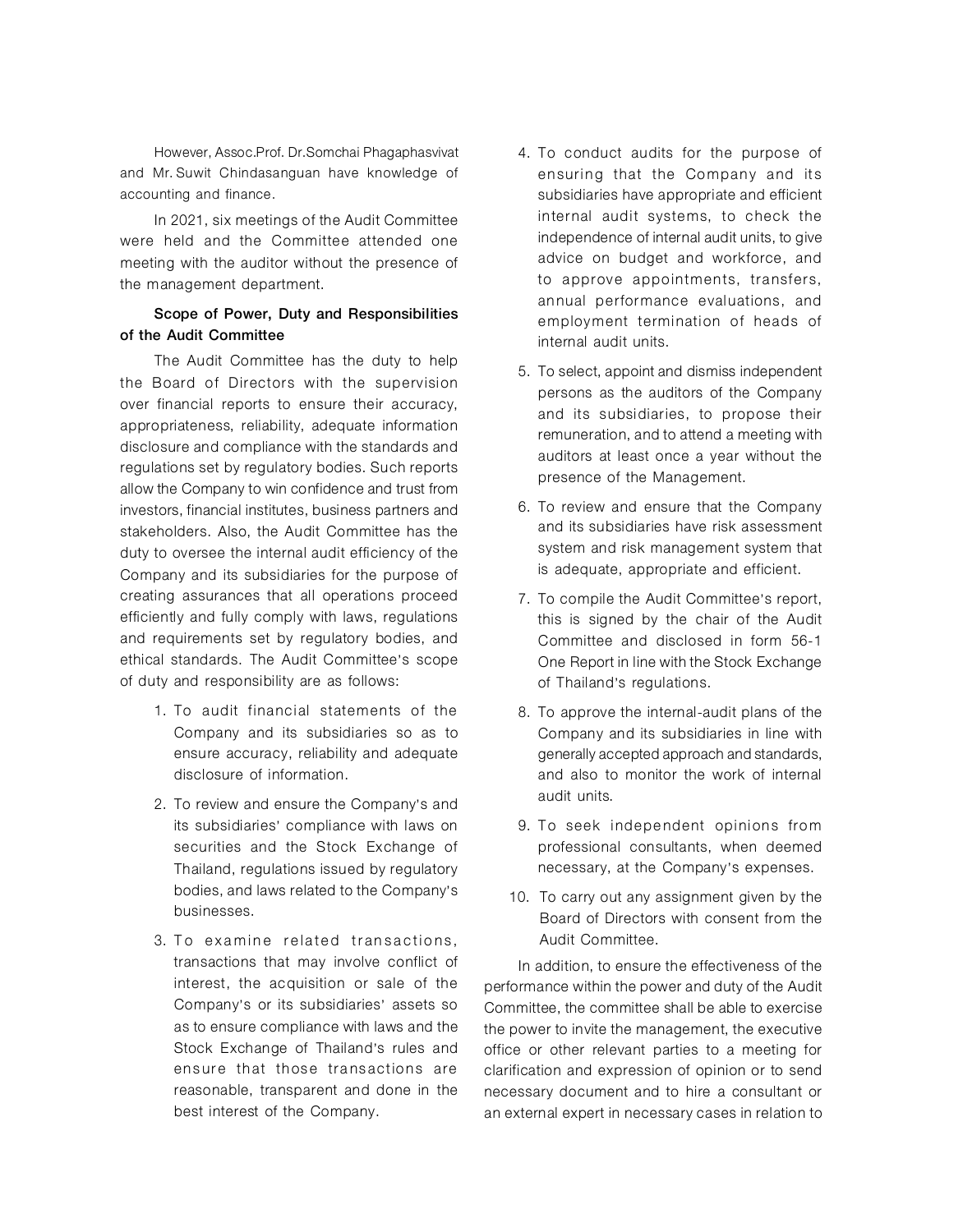the performance of their duty. The Company shall be responsible for an incurred expense.

## The Nomination and Remuneration Committee

The Board of Directors has approved the appointment of the Nomination and Remuneration Committee presently consisting of 4 members as follows:

| Name                                | Position                                                       |
|-------------------------------------|----------------------------------------------------------------|
| Mr. Pramoad Phornprapha             | Chairman of the<br>Nomination and<br>Remuneration<br>Committee |
| Mr. Suwit Chindasanguan             | Member of the<br>Nomination and<br>Remuneration<br>Committee   |
| Mr. Nararat Limnararat              | Member of the<br>Nomination and<br>Remuneration<br>Committee   |
| Mrs. Rarin Utakapan<br>Punjarungroj | Member of the<br>Nomination and<br>Remuneration<br>Committee   |

Notes:The Nomination and Remuneration Committee serves a 3-year term from the date of designation, or in accordance with their term as directors. Mrs. Rarin Utakapan Punjarungroj acts as the Committee's secretary.

In 2021, two meetings of the Nomination and Remuneration Committee were held.

## Scope of Power, Duty and Responsibilities of the Nomination and Remuneration Committee

The Nomination and Remuneration Committee has carried out its works under the Nomination and Remuneration Committee Charter as follows:

> 1. To select and nominate qualified individuals to the positions of Company's directors, Group Chief Executive Officer; follow-up on the succession plan in the selection and placement of qualified individuals to fill the vacant posts or those left vacant due to the completion of tenure.

- 2. To formulate guidelines for assessment and evaluation of performance of the Company's directors and Group Chief Executive Officer to ensure transparency.
- 3. To determine procedures and requirements for qualified individuals for early nomination by minority shareholders to make certain that all shareholders receive fair and equal treatment.
- 4. To have the power to demand access to related documents and the presence of individuals with information required for their consideration of different matters.
- 5. To propose policy and guidelines on remuneration rates for Board members, consultant(s) to the Board of Directors and members of other committees.
- 6. To specify remuneration rates for Board members, consultant(s) to the Board of Directors and members of other committees.
- 7. To perform any other duty delegated by the Company's Board of Directors.

## The Corporate Governance Committee

The Board of Directors has approved the appointment of the Corporate Governance Committee presently consisting of 4 members as follows:

| <b>Name</b>                | Position                                             |  |
|----------------------------|------------------------------------------------------|--|
| Mr. Suwit<br>Chindasanguan | Chairman of the<br>Corporate Governance<br>Committee |  |
| Mrs. Metta Utakapan        | Member of the Corporate<br>Governance Committee      |  |
| Mr. Pramoad<br>Phornprapha | Member of the Corporate<br>Governance Committee      |  |
| Mr. Nararat<br>Limnararat  | Member of the Corporate<br>Governance Committee      |  |

Note: In 2021, the Company held three Corporate Governance Committee's meetings. Mr. Samart Pochjanapanichakul acts as the Committee's secretary.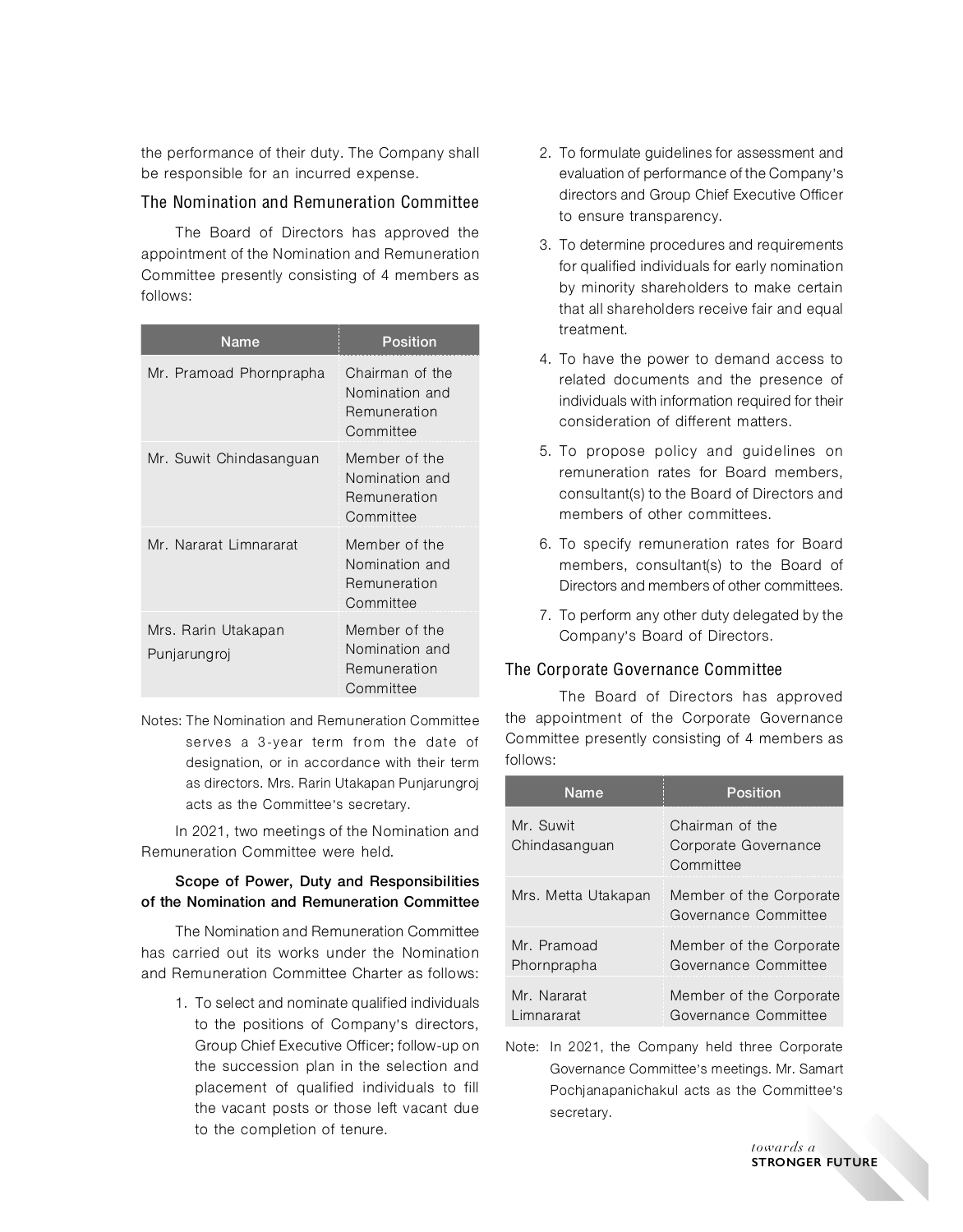## Scope of Power, Duty and Responsibilities of the Corporate Governance Committee

The Corporate Governance Committee has carried out its works under the Corporate Governance Committee Charter as follows:

- 1. Duty regarding the formulation of good corporate governance policies and guidelines for the Company
	- 1.1 To prepare good corporate governance principles and guidelines for the Company's business operations.
	- 1.2 To publicly disclose the Company's good corporate governance principles and guidelines.
- 2. Duty regarding the formulation of good policies and guidelines for upholding good corporate governance
	- 2.1 For shareholders and investors
	- 2.2 For business partners and customers
	- 2.3 For employees
	- 2.4 For the society and the environment
- 3. Duty to review elements in the Board of Directors and the preparation for the development of the Board:
	- 3.1 To specify the qualifications of directors in the way that matches the Company's structure and size, and prescribe elements of knowledge, experiences, and expertise of directors that on the overall are in line with the Company's business operations.
	- 3.2 To plan the guideline for directors' development such as training for directors, Board Retreats, and various other aspects of development.
	- 3.3 To supervise and monitor the assessment of the Board of Directors' performance on an annual basis to ensure efficient evaluations.
- 4. Duty to uphold anti-corruption policies:
	- 4.1 To lay down framework for the supervision of anti-corruption efforts.

4.2 To prepare, review, recommend, monitor and evaluate the anti-corruption operations and report the evaluation results to the Board of Directors at least once a year.

# The Sustainability and Risk Management Committee

The Board of Directors has approved the appointment of the Sustainability and Risk Management Committee presently consisting of 4 members as follows:

| Name                                      | Position                                                              |  |
|-------------------------------------------|-----------------------------------------------------------------------|--|
| Prof. Dr. Nantawat<br>Boramanand          | Chairman of the<br>Sustainability and<br>Risk Management<br>Committee |  |
| Assoc.Prof. Dr. Somchai<br>Phagaphasvivat | Member of the<br>Sustainability and<br>Risk Management<br>Committee   |  |
| Mr. Khumpol Poonsonee                     | Member of the<br>Sustainability and<br>Risk Management<br>Committee   |  |
| Mrs. Rarin Utakapan<br>Punjarungroj       | Member of the<br>Sustainability and<br>Risk Management<br>Committee   |  |

Note: In 2021, there were 2 meetings of the Sustainability and Risk Management Committee with Mrs. Rarin Utakapan Punjarungroj acting as the secretary of the Sustainability and Risk Management Committee.

# Scope of Power, Duty and Responsibilities of the Sustainability and Risk Management **Committee**

1. To prescribe strategies and policies, as well as setting targets of risk management of the entire organization, for use as guidelines for effective risk management by the Management so that it be carried out in the same direction.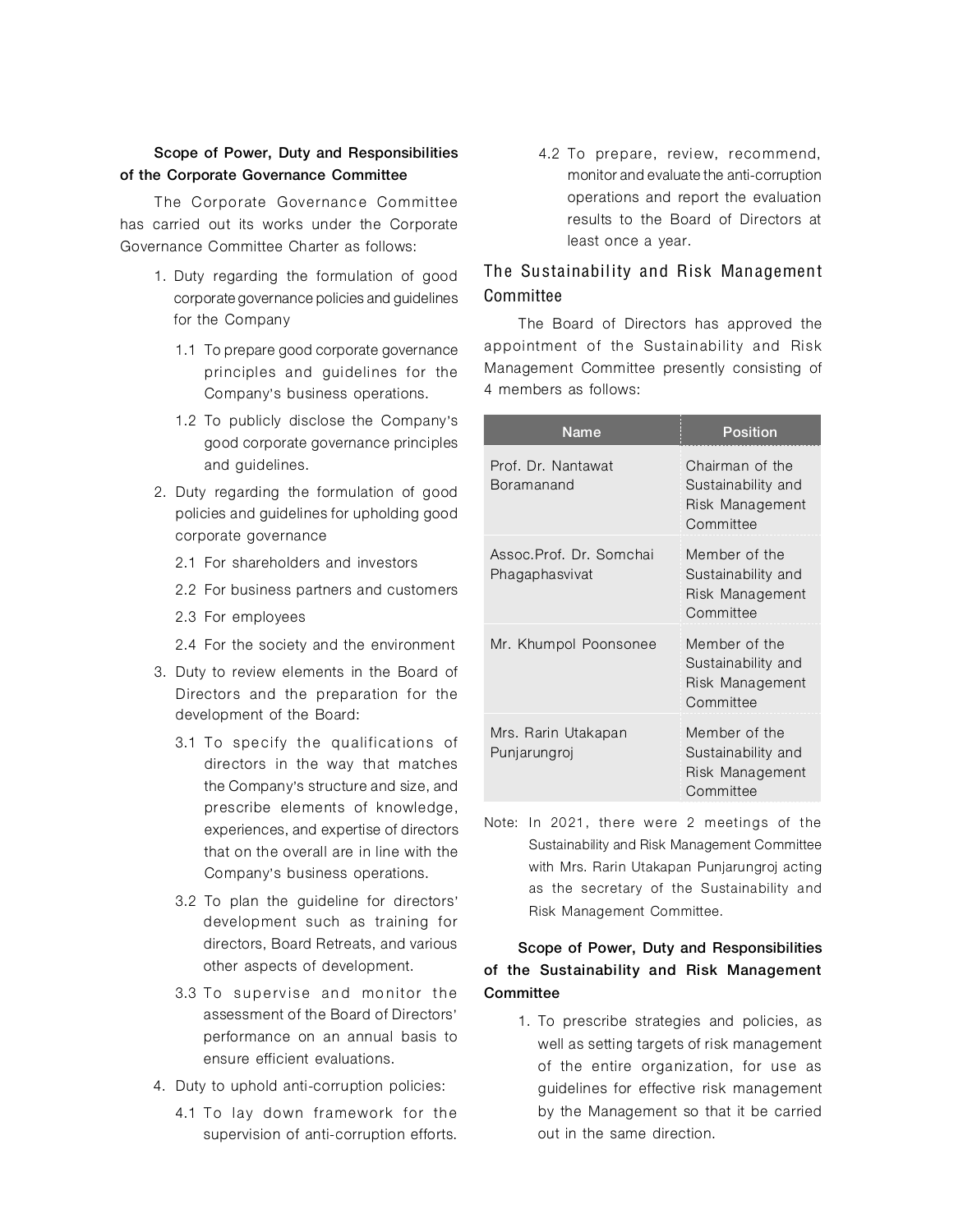- 2. To prescribe the frame of integrated risk management which shall cover major risks of the business, such as business risk and operational risk, etc.
- 3. To lay down risk management system so as to reduce any effects that may occur to the business operations of the Company permanently, including arrangement for regular risk assessment.
- 4. To prepare and approve suitable risk management plan, by assessing risk factors that may affect the business operations of the Company, and prepare risk management plan at all levels through brainstorming among the executives and staff from various departments.
- 5. To communicate with the Audit Committee about significant risks that may affect the internal control.
- 6. To report to the Board of Directors of the risks and the progress of managing such risks.

# Nomination of the Directors and Executives The Board of Directors

According to the Company's regulations, the Board of Directors shall consist of at least 5 members and at least 3/4 of the Board must be Thai nationalities and at least half of the Board must reside in the Kingdom of Thailand.

## Nomination procedure of the Board of Directors during shareholders' meetings

The shareholders' meeting shall appoint the Board of Directors by a majority vote with the following voting rules and procedures:

- (1) Every shareholder has one vote for each outstanding share that he or she owns.
- (2 The directors may be voted individually as one person or several persons in a group, or by any other means as agreed

by the shareholders' meeting. For each voting, the shareholders may exercise all the votes stated under item (1) to elect one or several persons and they cannot split their votes to one person more than the other.

(3)The nomination of the Board shall rely on a majority vote. In the event of an equality of votes, the Chairperson shall have a casting vote.

In the event the office of a director is vacated otherwise than by rotation, the Board of Directors may elect a person who is qualified and is not of the prohibited characteristics under the Public Limited Companies Act to replace such director during the next Board's meeting, unless the remaining tenure of the director is less than two months. In that case, the replacement shall retain the office of director only for the remaining tenure of his predecessor. The resolution of the Board of Directors as in the first paragraph must be passed by a vote of not less than three-fourths (3/4) of the number of the remaining directors.

At every annual general meeting, one-third (1/3) of the directors, or, if their number is not a multiple of three, then the number nearest to onethird (1/3) shall retire from office. The directors to retire from office in the first and second years after the registration of the Company shall be determined by drawing lots. In every subsequent year, the directors who have been longest in office shall retire. The retired directors in this article may be re-elected.

#### Independent Directors

The Company has defined the stricter qualification of independent committee than the requirements of the Office of the Securities and Exchange Commission and the Stock Exchange of Thailand's regulations. Please see the article on "Board of Directors".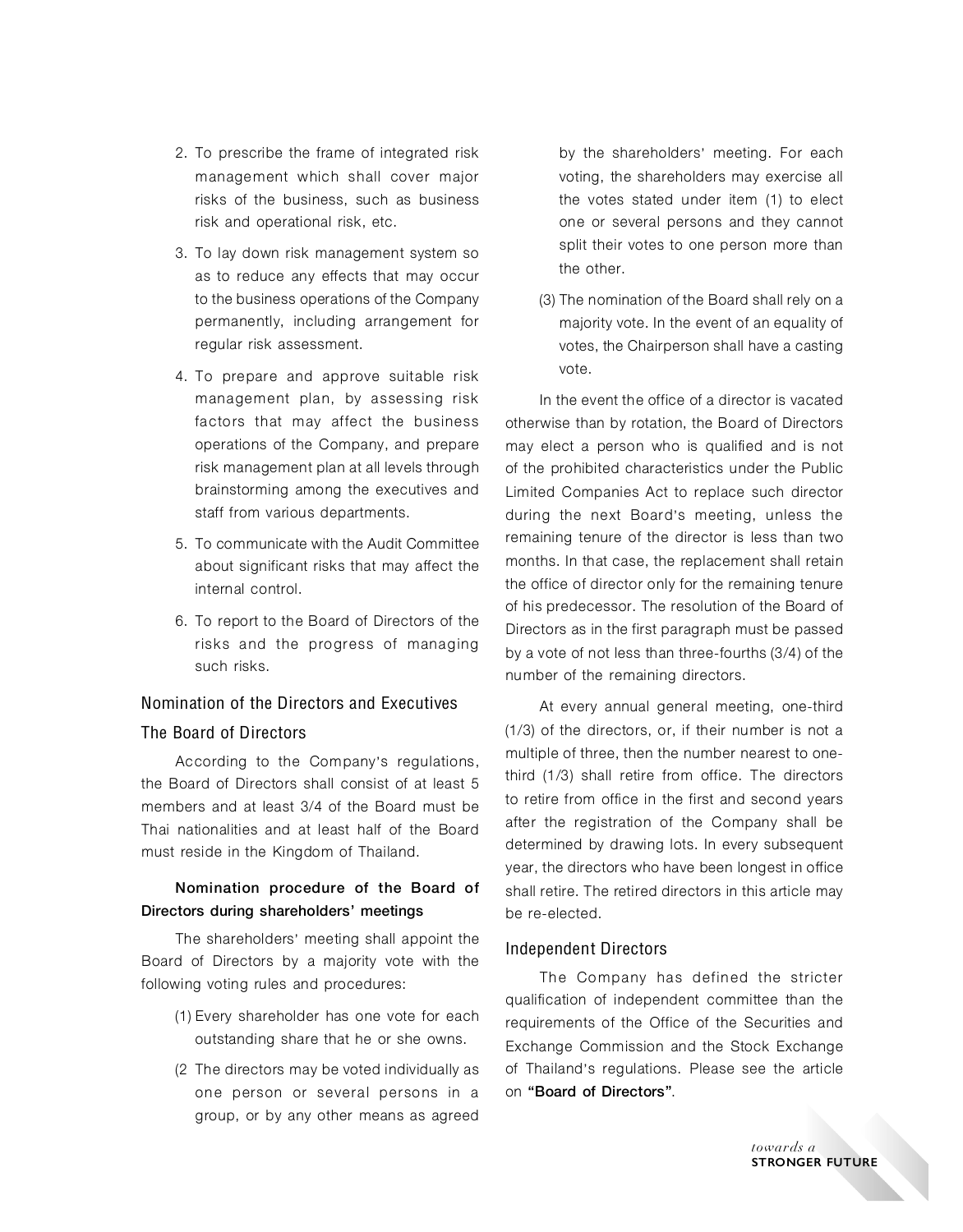## Subcommittee

The Company's subcommittee includes the Board of Executive Directors, the Audit Committee, the Nomination and Remuneration Committee, the Corporate Governance Committee, and the Sustainability and Risk Management Committee whose members have been nominated by the Board of Directors.

#### Group Chief Executive Officer

For the appointment of the executives from Group Chief Executive Officer positions and above, the Nomination and Remuneration Committee shall select a qualified person for the consideration and voting of the Board of Directors.

#### Executives

The Board of Directors has assigned the Group Chief Executive Officer to select qualified persons for this position.

## Recruitment of Group Chief Executive Officer and Succession Plan

The Company has prepared appropriate and transparent recruitment plans for every Group Chief Executive Officer position. The Board of Directors shall consider and nominate the executives to ensure that the elected ones are professional and independent from major shareholders or any shareholder's influence. The procedure for recruitment of the Company's chief executives relies on selecting a qualified person with maturity, degree qualifications and experiences with a focus on new generations who have relevant knowledge and skills as well as an opportunity of growth to resume executive positions in the future. Each executive is required to go through a high potential evaluation plan which has been individually tailored with challenging assignments and work rotation to develop their leadership skills and well-roundedness. The Company's staff preparation is applicable to staff at all levels for replacement readiness in case of vacancy and for smooth business operations.

# Governance of Subsidiary and Associate Companies

To protect the Company's interest, the Board of Directors has governed the operation of subsidiary and associate companies as follows:

- 1. Encourage the subsidiary and associate companies to strictly follow the corporate governance principles.
- 2. The Company has implemented an anticorruption policy which prohibits the Board of Directors, executives, supervisors, all levels of staff or other related persons as well as subsidiary and associate companies from engaging in any form of corruption in business transactions and requires a compliance with the law.
- 3. Encourage the subsidiary and associate companies to engage in CSR (Corporate Social Responsibility) programs to create social and environmental sustainability in addition to regular business conduct.
- 4. Decide on important issues including strategies, business plans for capital increase or decrease, dissolution of the Company, and other important policies.
- 5. Monitor the results of operations by the management, the Board of Executive Directors and the Board of Directors.
- 6. Oversee the subsidiary and associate companies to make sure that they follow the related rules and regulations of regulatory agencies. This includes related transactions, acquisition and selling of assets, sufficient and timely disclosure of information as well as the preparation of accurate accounting and financial reports in compliance with related laws and generally accepted accounting standards.
- 7. Arrange for internal auditing to ensure sufficient and efficient internal control and risk management in accordance with corporate governance principles.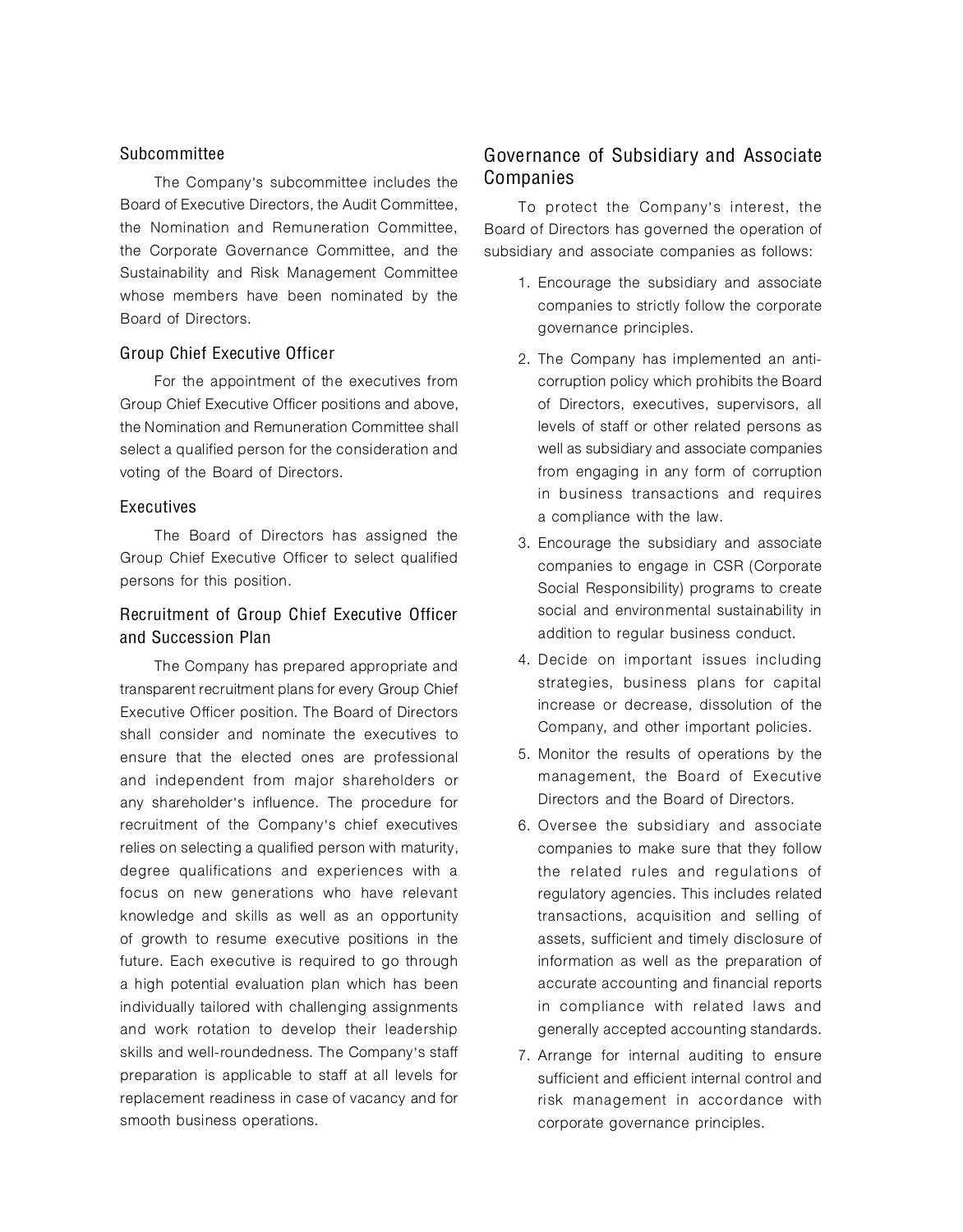Agreement between the Company and other Shareholders in the management of subsidiaries and associate companies

- None -

# Control of Internal Information

Amarin Group of Companies has implemented policies in regards to internal information control as defined in the Company's Ethical Business Conduct handbook. It is considered a responsibility of directors, executives and employees as well as the persons who have access to or are in possession of internal data to strictly protect the Company's confidential information, especially internal information that has yet been released to the public or the information that may impact business operation or AMARIN share price, or have an impact on stock exchange rate. It is prohibited to use an opportunity or insider information for their own benefit in stock trading, as well as providing internal information or disclosing any confidential information to an external party, especially business competitors. An access to the Company's confidential information will be restricted only to related directors and executives. The Company has also prohibited the Company's directors and executives including their spouse and underage children to engage in securities trading for a period of one month before an annual release of the financial statements and five days after the public has been informed of the information. The Executive Board shall submit a report of their securities holding to the Board of Directors to prevent the Executive Board from misusing internal information for their benefit and causing any conflict of interest which shall be considered guilty according to the Securities and Exchange Act B.E. 2535 (Amendment B.E. 2559)

Any violations that cause damage or loss of business opportunity to the Company shall be regarded against the Company's policies

and ethical business conduct and shall be severely disciplined as well as being charged by the Securities and Exchange Act B.E. 2535 Amendment B.E. 2559). In 2021, none of directors or executives engaged in misuse of internal information in buying or selling shares.

## Remuneration of Auditors

The Audit Committee shall be responsible for the primary selection of auditors by taking into consideration their qualifications including independency, an ability to finish the audit within the time frame, possession of knowledge and expertise in auditing and the business of the Company. The Audit Committee shall submit their decision to the Board of Directors who shall seek an approval of nomination from the shareholders' meeting.

#### Audit Fee

In the past year, Amarin group of companies paid a total audit fee of 3,740,000 baht to the KPMG Phoomchai Audit Company Limited where the auditors are based. The fee included the audit fee for the Company which was a total amount of 1,550,000 baht and the audit fee for the subsidiaries which was a total amount of 2,190,000 baht.

#### Non-audit Fee

During the past year, Amarin Group had to pay other service fees for document preparations for transfer pricing, which included a benchmarking study, as it prepared to comply with Thailand's Transfer-Pricing Laws. A total of 625,000 baht in fees paid to KPMG Phoomchai Tax Ltd. for the task were listed as other service fees. Of the amount, 225,000 baht was as the Company's other service fee while 400,000 baht was as the other service fee of the Company's subsidiaries.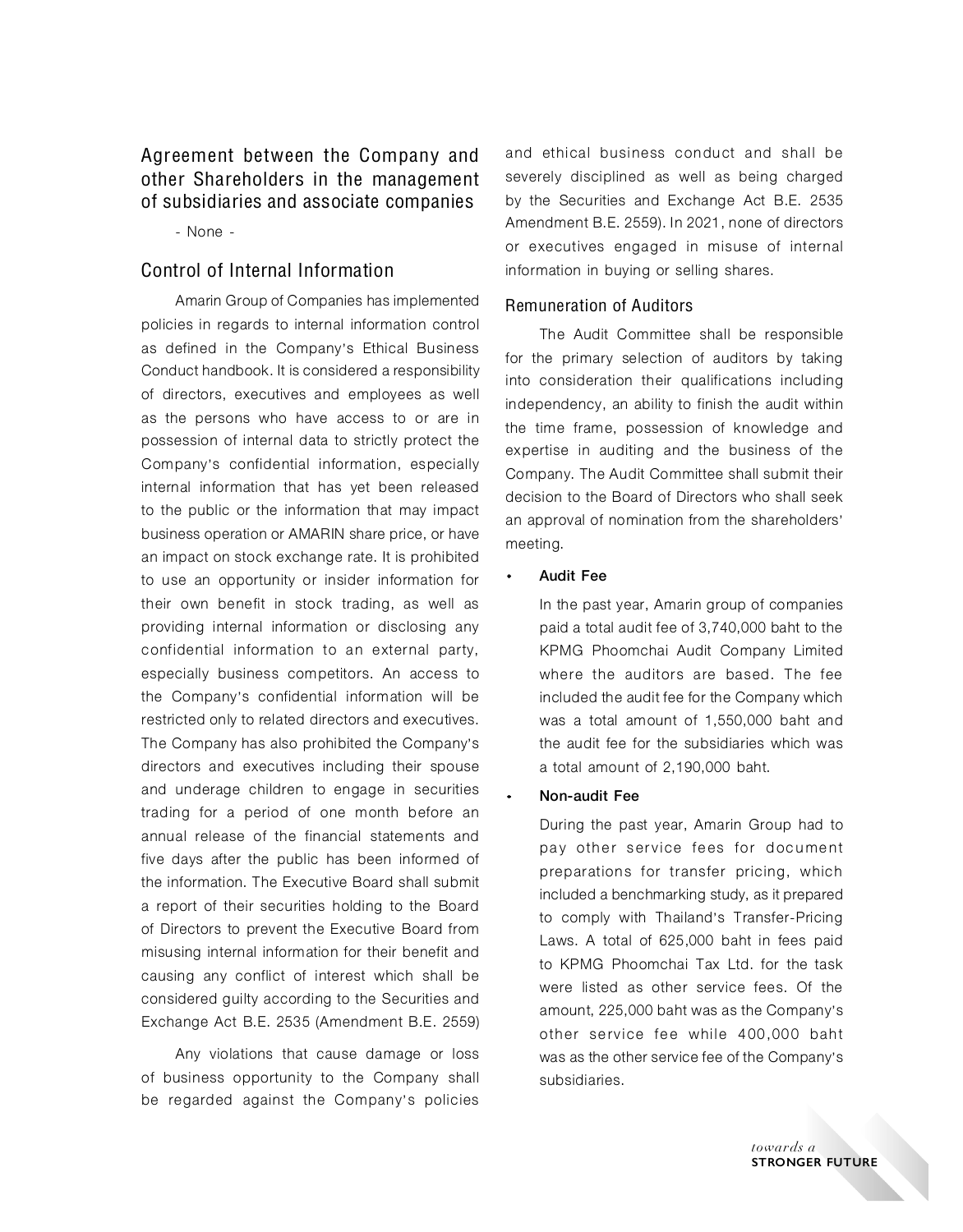#### Internal Control and Risk Management

The Company's Board of Directors assigned the Audit Committee to review the appropriateness and effectiveness of internal controls provided by the management to ensure that the Company and subsidiaries have proper and adequate internal control and operation monitoring systems to ensure that the operation is in compliance with the goals, objectives, laws and shall provide an accurate and reliable accounting system and financial reports as well as protection of property or reduction of damage from mistakes or corruption. In addition, there shall be compliance with the related laws and regulations effectively.

The Audit Committee performed evaluation of the adequacy of the internal control system for the year 2021 by questioning the executive office and drawing information from the internal audit reports. The Audit Committee did not find any significant deficiencies in relation to the internal control system, thus agreed that the Company has a sufficient, effective and appropriate internal control system with sufficient numbers of staff for an efficient operation in accordance with the system. There is, additionally, a monitoring system to oversee the operation of subsidiary companies to enable prevention of misuse or unauthorized use of property by directors or committees.

#### Lead Internal Auditor

The Company has set up an internal audit unit to perform the check and audit of the management system and evaluate the internal control of the audited department as well as other related departments in the Company. This is to ensure that the Company's business conduct has a good and sufficient internal control system which suits the business conduct and corporate governance. The department shall directly report the audit result to the Audit Committee. An approval, nomination or dismissal, or transfer of the internal audit manager shall be prior approved by the Audit Committee.

The Board of Directors' meeting was informed of the nomination of Mr. Samart Pochianapanichakul as the Senior Manager of the Internal Audit Unit, effective on May 1, 2007. He has extended experience in internal audit in a private organization for more than 27 years. To enrich his skills and knowledge, he has participated in training programs including internal auditing and management of risk from internal control provided by The Institute of Internal Auditors of Thailand and the Federation of Accounting Professions. He also has an understanding of the Company's activities and business operations. Therefore, he has been regarded as a suitable person to perform the duty.